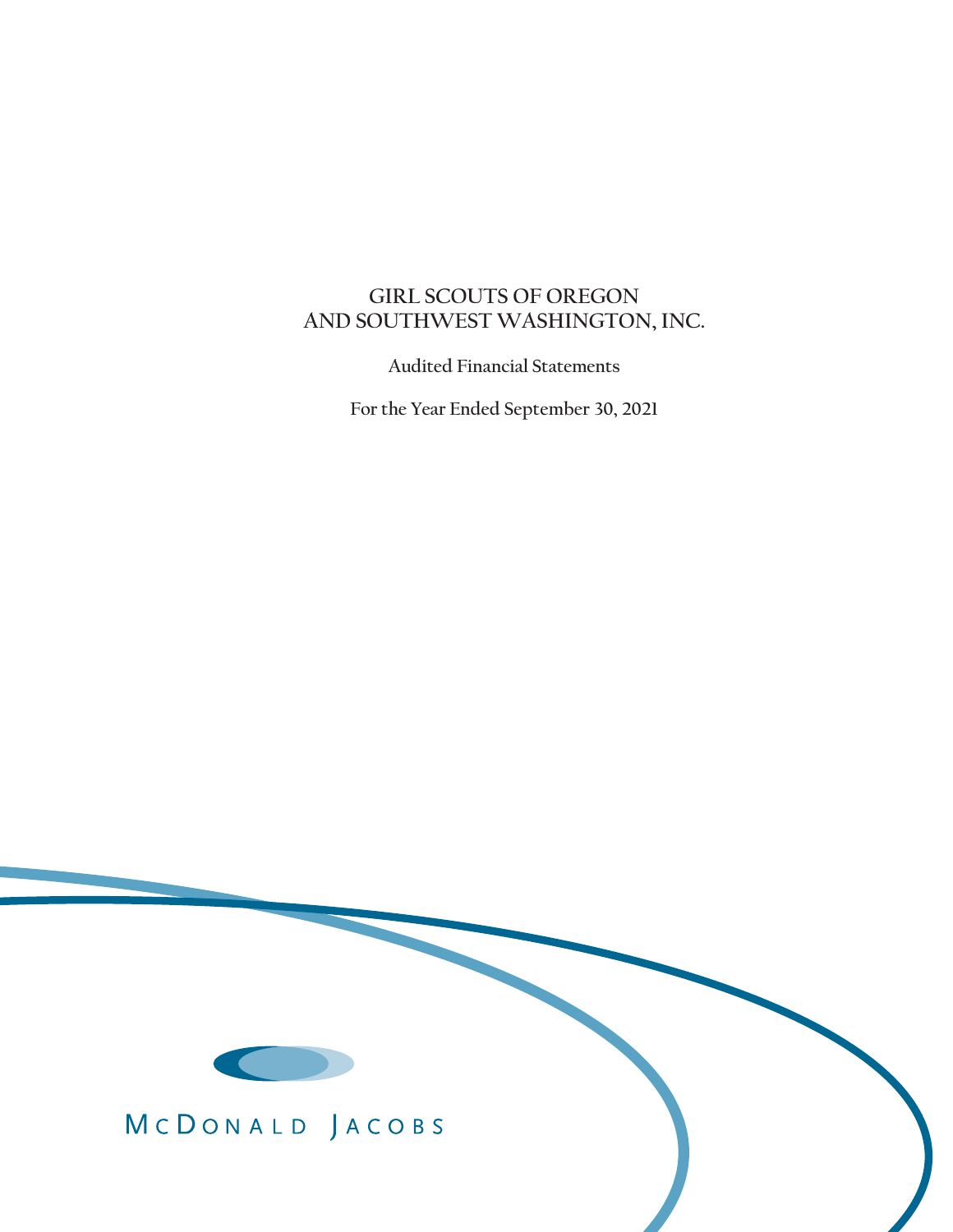

#### **INDEPENDENT AUDITOR'S REPORT**

To the Board of Directors Girl Scouts of Oregon and Southwest Washington

We have audited the accompanying financial statements of Girl Scouts of Oregon and Southwest Washington (a nonprofit corporation), which comprise the statement of financial position as of September 30, 2021, and the related statements of activities, functional expenses, and cash flows for the year then ended, and the related notes to the financial statements.

#### **Management's Responsibility for the Financial Statements**

Management is responsible for the preparation and fair presentation of these financial statements in accordance with accounting principles generally accepted in the United States of America; this includes the design, implementation, and maintenance of internal control relevant to the preparation and fair presentation of financial statements that are free from material misstatement, whether due to fraud or error.

#### **Auditor's Responsibility**

audit. We conducted our audit in accordance with auditing standards generally<br>accepted in the United States of America. Those standards require that we plan and Our responsibility is to express an opinion on these financial statements based on our audit. We conducted our audit in accordance with auditing standards generally perform the audit to obtain reasonable assurance about whether the financial statements are free from material misstatement.

An audit involves performing procedures to obtain audit evidence about the amounts and disclosures in the financial statements. The procedures selected depend on the auditor's judgment, including the assessment of the risks of material misstatement of the financial statements, whether due to fraud or error. In making those risk assessments, the auditor considers internal control relevant to the organization's preparation and fair presentation of the financial statements in order to design audit procedures that are appropriate in the circumstances, but not for the purpose of expressing an opinion on the effectiveness of the organization's internal control. Accordingly, we express no such opinion. An audit also includes evaluating the appropriateness of accounting policies used and the reasonableness of significant accounting estimates made by management, as well as evaluating the overall presentation of the financial statements.

We believe that the audit evidence we have obtained is sufficient and appropriate to provide a basis for our audit opinion.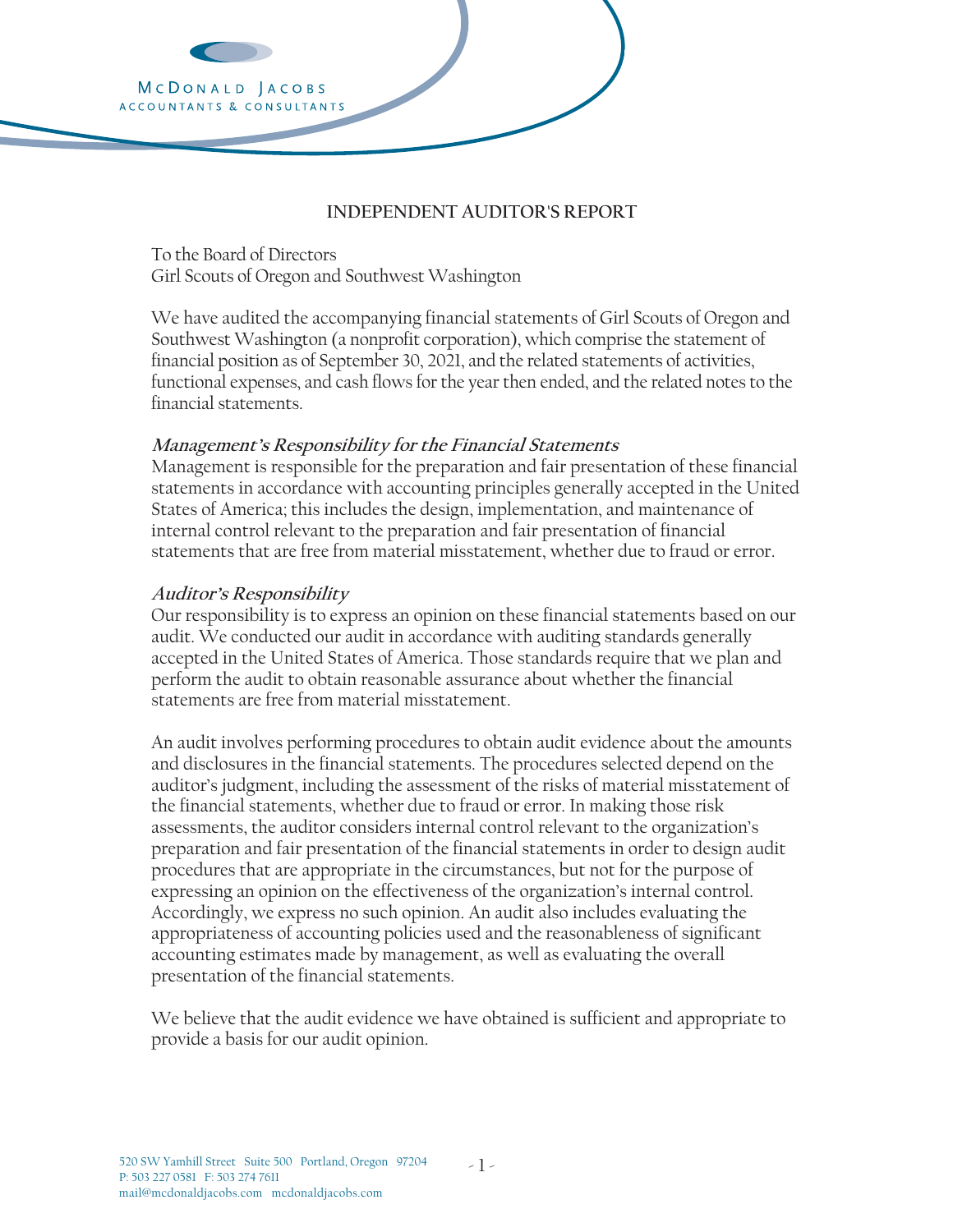# **Opinion**

In our opinion, the financial statements referred to above present fairly, in all material respects, the financial position of Girl Scouts of Oregon and Southwest Washington as of September 30, 2021, and changes in its net assets and its cash flows for the year then ended in accordance with accounting principles generally accepted in the United States of America.

# **Report on Summarized Comparative Information**

We have previously audited Girl Scouts of Oregon and Southwest Washington's 2020 financial statements, and we expressed an unmodified audit opinion on those audited financial statements in our report dated February 4, 2021. In our opinion, the summarized comparative information presented herein as of and for the year ended September 30, 2020 is consistent, in all material respects, with the audited financial statements from which it has been derived.

McDonald Jacobs, P.C.

Portland, Oregon February 23, 2022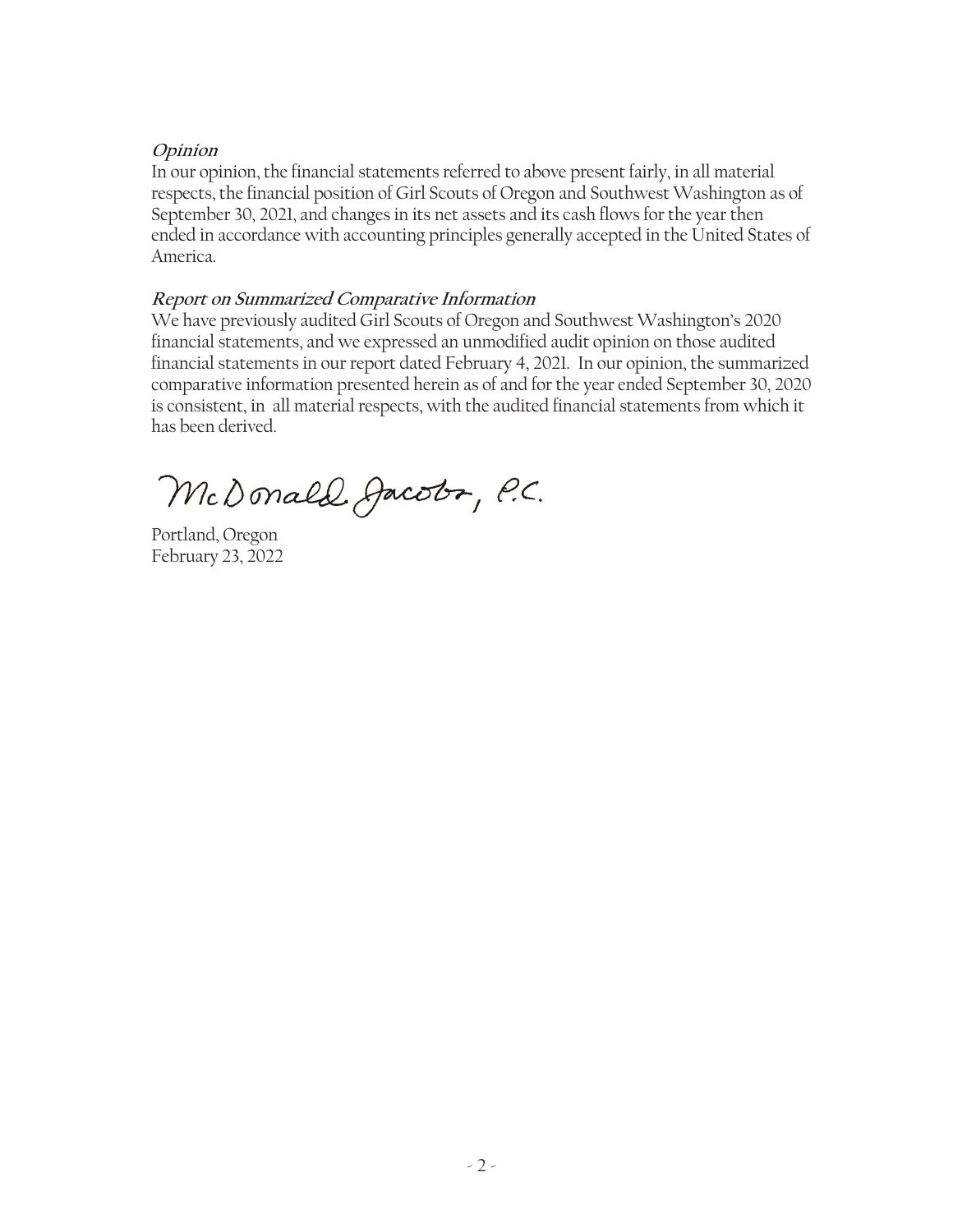# **GIRL SCOUTS OF OREGON AND SOUTHWEST WASHINGTON STATEMENT OF FINANCIAL POSITION September 30, 2021 (With comparative totals for 2020)**

|                                                   | 2021            | 2020                       |
|---------------------------------------------------|-----------------|----------------------------|
| <b>ASSETS</b>                                     |                 |                            |
| Cash and cash equivalents                         | 3,773,626<br>\$ | 4,467,938<br>$\mathcal{S}$ |
| Accounts receivable, net                          | 987,368         | 39,651                     |
| Contributions receivable, net                     | 80,786          | 110,696                    |
| Inventory                                         | 355,746         | 381,409                    |
| Prepaid expenses                                  | 125,732         | 114,902                    |
| Investments                                       | 7,993,514       | 6,752,526                  |
| Beneficial interest in perpetual trusts           | 805,190         | 704,038                    |
| Property and equipment, net                       | 8,955,346       | 8,959,264                  |
| <b>TOTAL ASSETS</b>                               | \$23,077,308    | \$21,530,424               |
| <b>LIABILITIES AND NET ASSETS</b>                 |                 |                            |
| Liabilities:                                      |                 |                            |
| Accounts payable and accrued expenses             | \$<br>734,532   | \$<br>730,163              |
| Accrued payroll and related expenses              | 463,340         | 461,556                    |
| Deferred revenue                                  | 19,587          | 16,951                     |
| Refundable advances - Paycheck Protection Program | 990,680         | 990,680                    |
| <b>Total liabilities</b>                          | 2,208,139       | 2,199,350                  |
| Net assets:                                       |                 |                            |
| Without donor restrictions:                       |                 |                            |
| Undesignated                                      | 2,679,395       | 2,438,844                  |
| Board designated investment reserve               | 6,442,097       | 5,590,430                  |
| Board designated endowment                        | 302,537         | 230,206                    |
| Net investment in property and equipment          | 8,941,458       | 8,944,766                  |
| Total net assets without donor restrictions       | 18,365,487      | 17,204,246                 |
| With donor restrictions:                          |                 |                            |
| Net assets with expiring restrictions             | 769,141         | 555,654                    |
| Net assets with perpetual restrictions            | 1,734,541       | 1,571,174                  |
| Total net assets with donor restrictions          | 2,503,682       | 2,126,828                  |
| Total net assets                                  | 20,869,169      | 19,331,074                 |
| TOTAL LIABILITIES AND NET ASSETS                  | \$23,077,308    | \$21,530,424               |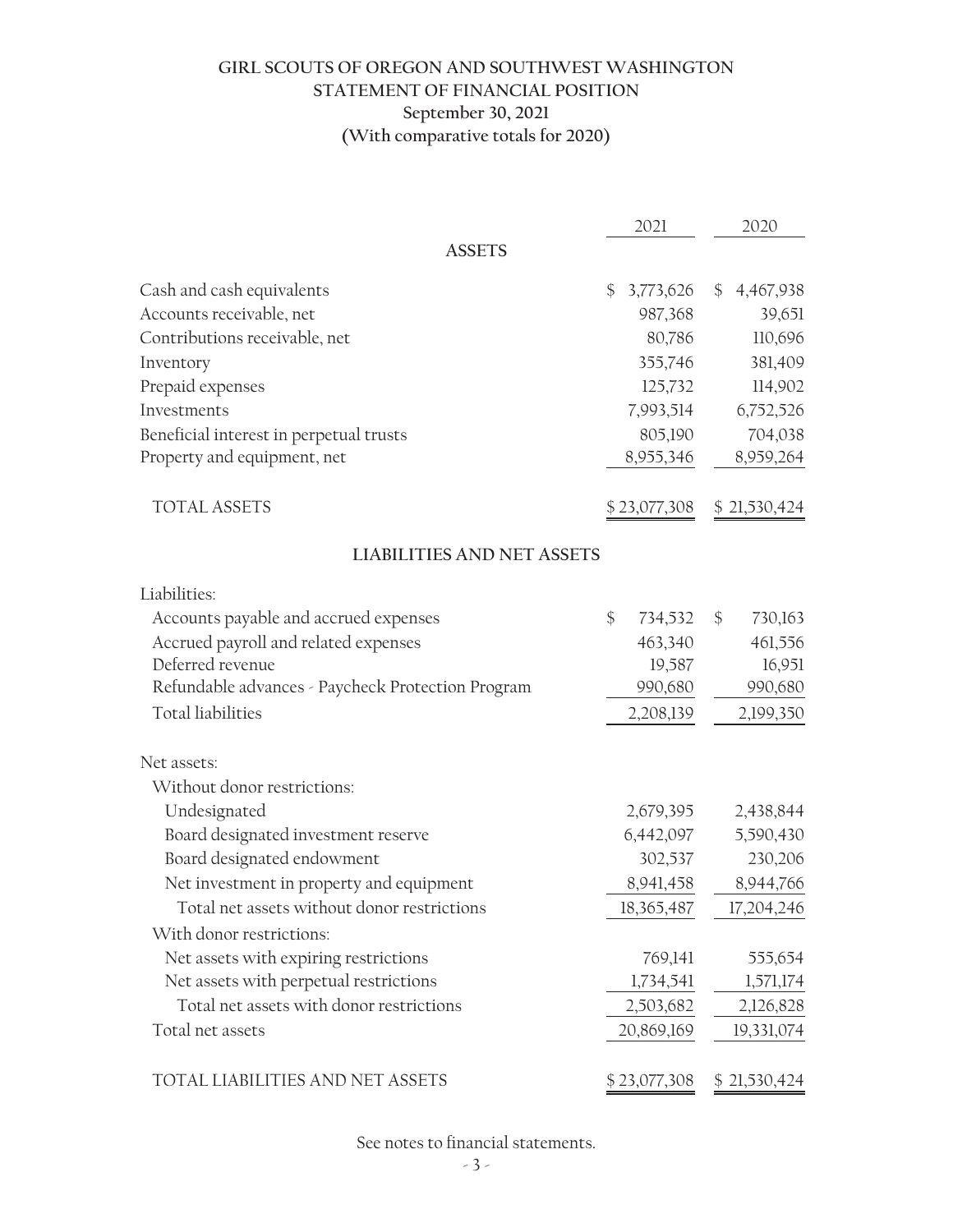# **GIRL SCOUTS OF OREGON AND SOUTHWEST WASHINGTON STATEMENT OF ACTIVITIES For the year ended September 30, 2021 (With comparative totals for 2020)**

| 2021                                  |               |              |                                       |       |           | 2020          |             |       |             |
|---------------------------------------|---------------|--------------|---------------------------------------|-------|-----------|---------------|-------------|-------|-------------|
|                                       |               |              | Without Donor With Donor Restrictions |       |           |               |             |       |             |
|                                       |               | Restrictions | Expiring                              |       | Perpetual |               | Total       |       | Total       |
| Public support and revenue:           |               |              |                                       |       |           |               |             |       |             |
| Grants and contributions              | $\mathcal{S}$ | 627,667      | 428,134<br>$\mathcal{S}$              | $\$\$ | 62,215    | $\mathcal{S}$ | 1,118,016   | $\$\$ | 790,667     |
| Government grants                     |               | 3,106,621    |                                       |       |           |               | 3,106,621   |       | 17,292      |
| United Way                            |               | 42,242       |                                       |       |           |               | 42,242      |       | 49,767      |
| Bequests                              |               | 57,806       | 105,474                               |       |           |               | 163,280     |       | 178,218     |
| Product sales                         |               | 6,017,153    |                                       |       |           |               | 6,017,153   |       | 11,942,040  |
| Less: cost of sales                   |               | (2,624,424)  |                                       |       |           |               | (2,624,424) |       | (5,132,664) |
| Net proceeds from product sales       |               | 3,392,729    |                                       |       |           |               | 3,392,729   |       | 6,809,376   |
| Program fees                          |               | 165,067      |                                       |       |           |               | 165,067     |       | 153,556     |
| Rental income                         |               | 70,036       |                                       |       |           |               | 70,036      |       | 88,214      |
| Other income                          |               | 79,098       |                                       |       |           |               | 79,098      |       | 119,271     |
| Net assets released from restrictions |               |              |                                       |       |           |               |             |       |             |
| and other transfers                   |               | 612,562      | (612, 562)                            |       |           |               |             |       |             |
| Total public support and revenue      |               | 8,153,828    | (78, 954)                             |       | 62,215    |               | 8,137,089   |       | 8,206,361   |
| Operating expenses:                   |               |              |                                       |       |           |               |             |       |             |
| Program services                      |               | 6,492,100    |                                       |       |           |               | 6,492,100   |       | 6,388,324   |
| Management and general                |               | 817,252      |                                       |       |           |               | 817,252     |       | 858,156     |
| Fundraising                           |               | 458,978      |                                       |       |           |               | 458,978     |       | 477,079     |
| Total operating expenses              |               | 7,768,330    |                                       |       |           |               | 7,768,330   |       | 7,723,559   |
| Operating income                      |               | 385,498      | (78,954)                              |       | 62,215    |               | 368,759     |       | 482,802     |
|                                       |               |              |                                       |       |           |               |             |       | Continued   |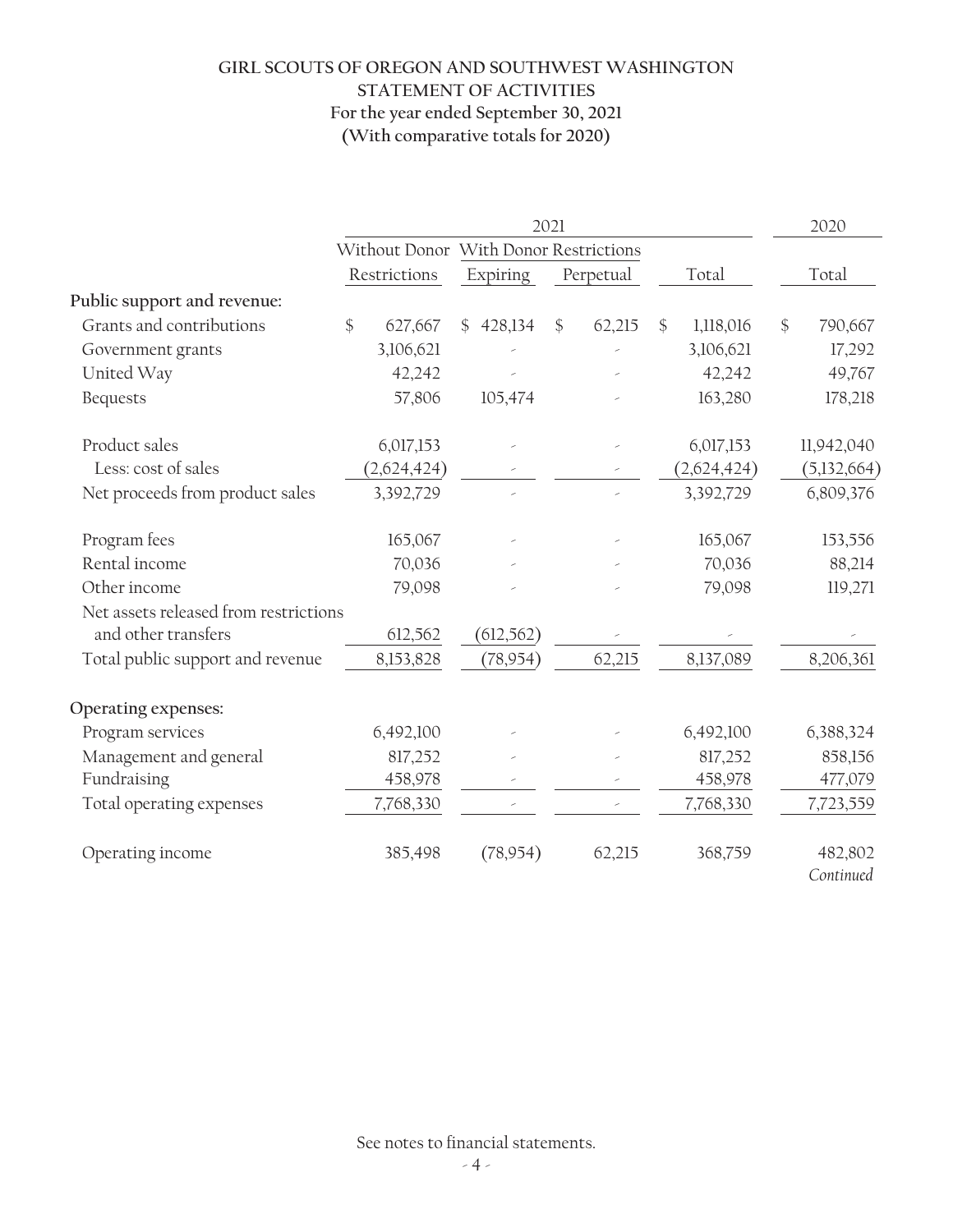# **GIRL SCOUTS OF OREGON AND SOUTHWEST WASHINGTON STATEMENT OF ACTIVITIES For the year ended September 30, 2021 (With comparative totals for 2020)**

| 2021                           |                                       |           |           |            |                         |
|--------------------------------|---------------------------------------|-----------|-----------|------------|-------------------------|
|                                | Without Donor With Donor Restrictions |           |           |            |                         |
|                                | Restrictions                          | Expiring  | Perpetual | Total      | Total                   |
| Operating income               |                                       |           |           |            |                         |
| Brought forward                | 385,498                               | (78, 954) | 62,215    | 368,759    | 482,802                 |
| Non-operating activities:      |                                       |           |           |            |                         |
| Investment activity:           |                                       |           |           |            |                         |
| Investment earnings, net       | 930,482                               | 292,441   |           | 1,222,923  | 516,189                 |
| Change in value of beneficial  |                                       |           |           |            |                         |
| interest in perpetual trusts   |                                       |           | 101,152   | 101,152    | (14,783)                |
| Total investment activity      | 930,482                               | 292,441   | 101,152   | 1,324,075  | 501,406                 |
| Loss on disposal of property   |                                       |           |           |            |                         |
| and equipment                  | (19, 472)                             |           |           | (19, 472)  |                         |
| Frozen defined benefit plan    |                                       |           |           |            |                         |
| contributions - Board approved | (135, 267)                            |           |           | (135, 267) | (155, 343)              |
| Total non-operating activities | 775,743                               | 292,441   | 101,152   | 1,169,336  | 346,063                 |
| Change in net assets           | 1,161,241                             | 213,487   | 163,367   | 1,538,095  | 828,865                 |
| Net assets:                    |                                       |           |           |            |                         |
| Beginning of year              | 17,204,246                            | 555,654   | 1,571,174 | 19,331,074 | 18,502,209              |
| End of year                    | 18,365,487                            | 769,141   | 1,734,541 | 20,869,169 | 19,331,074<br>Concluded |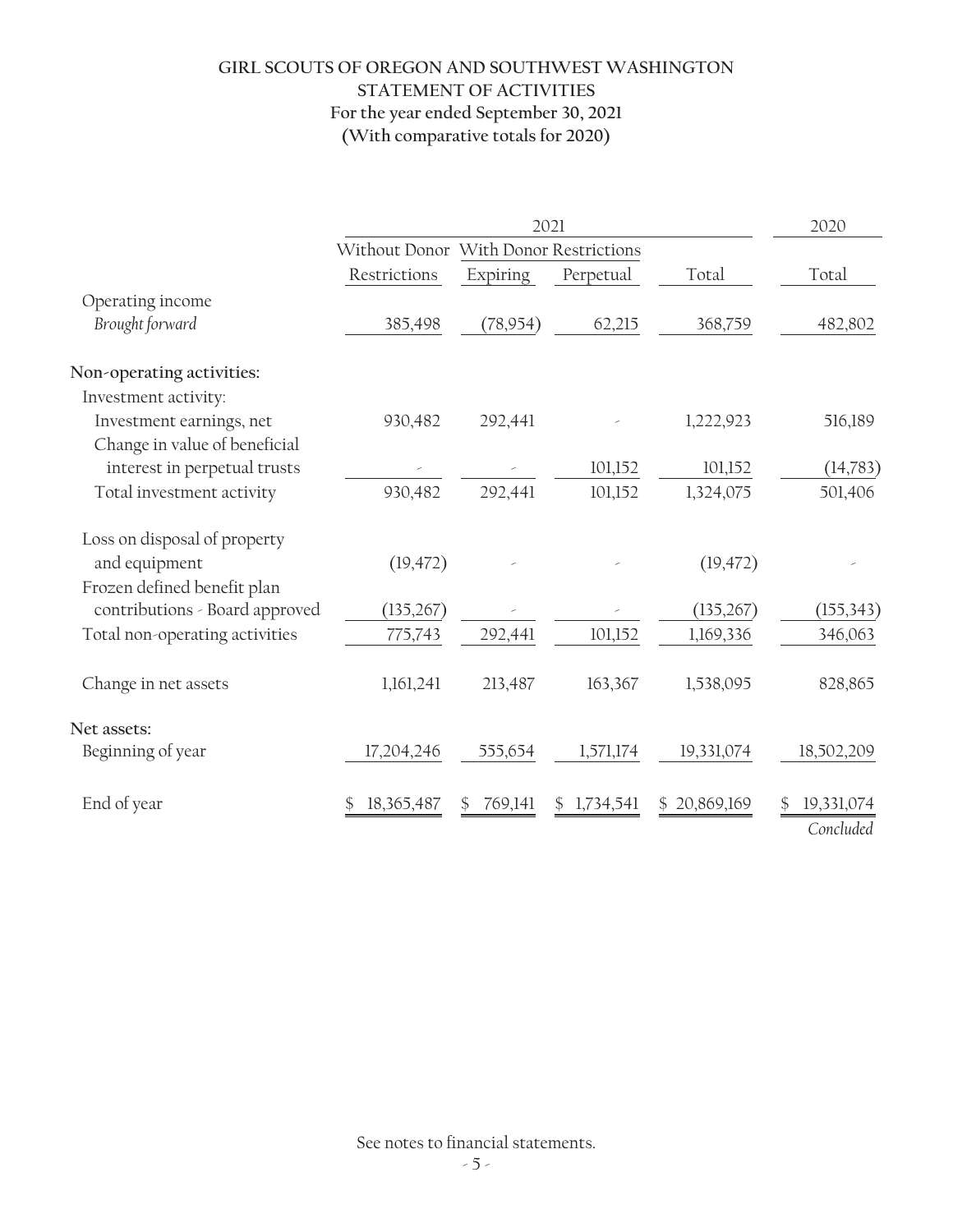# **GIRL SCOUTS OF OREGON AND SOUTHWEST WASHINGTON STATEMENT OF FUNCTIONAL EXPENSES For the year ended September 30, 2021 (With comparative totals for 2020)**

|                                   | 2021                       |                          |                          |                            |                            |
|-----------------------------------|----------------------------|--------------------------|--------------------------|----------------------------|----------------------------|
|                                   | Program                    | Management               |                          |                            |                            |
|                                   | Services                   | and General              | Fundraising              | Total                      | Total                      |
| Salaries and related costs        | 4,392,432<br>$\mathcal{S}$ | $\mathcal{S}$<br>666,317 | $\mathcal{S}$<br>409,366 | $\mathcal{S}$<br>5,468,115 | $\mathcal{S}$<br>5,387,906 |
| Occupancy                         | 329,020                    | 4,497                    | 2,206                    | 335,723                    | 318,245                    |
| Insurance                         | 138,608                    | 17,852                   | 796                      | 157,256                    | 126,395                    |
| Travel, training and conference   | 60,805                     | 14,364                   | 1,397                    | 76,566                     | 82,174                     |
| Telephone                         | 74,482                     | 2,350                    | 944                      | 77,776                     | 83,505                     |
| Printing                          | 51,997                     | 174                      | 5,751                    | 57,922                     | 84,054                     |
| Supplies                          | 198,026                    | 3,100                    | 754                      | 201,880                    | 88,913                     |
| Assistance to members             | 48,030                     |                          |                          | 48,030                     | 31,691                     |
| Professional fees                 | 36,295                     | 69,255                   | 13,498                   | 119,048                    | 110,748                    |
| Incentives and appreciation       | 180,296                    | 889                      | 273                      | 181,458                    | 513,139                    |
| Postage and shipping              | 30,737                     | 827                      | 1,311                    | 32,875                     | 48,127                     |
| Equipment rental and maintenance  | 200,976                    | 4,399                    | 14,449                   | 219,824                    | 173,853                    |
| Bank and credit card charges, net |                            |                          |                          |                            |                            |
| of card benefits                  | 98,120                     | 1,204                    | 3,917                    | 103,241                    | 48,232                     |
| Depreciation                      | 582,803                    | 3,455                    | 2,985                    | 589,243                    | 521,955                    |
| Frozen defined benefit plan       |                            |                          |                          |                            |                            |
| contributions                     | 195,636                    | 3,348                    | 3,916                    | 202,900                    | 233,015                    |
| Other expenses                    | 4,261                      | 27,453                   | 26                       | 31,740                     | 26,950                     |
| Cost of products sold             | 2,624,424                  |                          |                          | 2,624,424                  | 5,132,664                  |
|                                   | 9,246,948                  | 819,484                  | 461,589                  | 10,528,021                 | 13,011,566                 |
| Less cost of product sales        | (2,624,424)                |                          |                          | (2,624,424)                | (5,132,664)                |
| Less non-operating frozen defined |                            |                          |                          |                            |                            |
| benefit plan contribution         | (130, 424)                 | (2, 232)                 | (2,611)                  | (135, 267)                 | (155, 343)                 |
| Total expenses                    | 6,492,100                  | 817,252                  | \$<br>458,978            | 7,768,330<br>\$            | 7,723,559<br>\$            |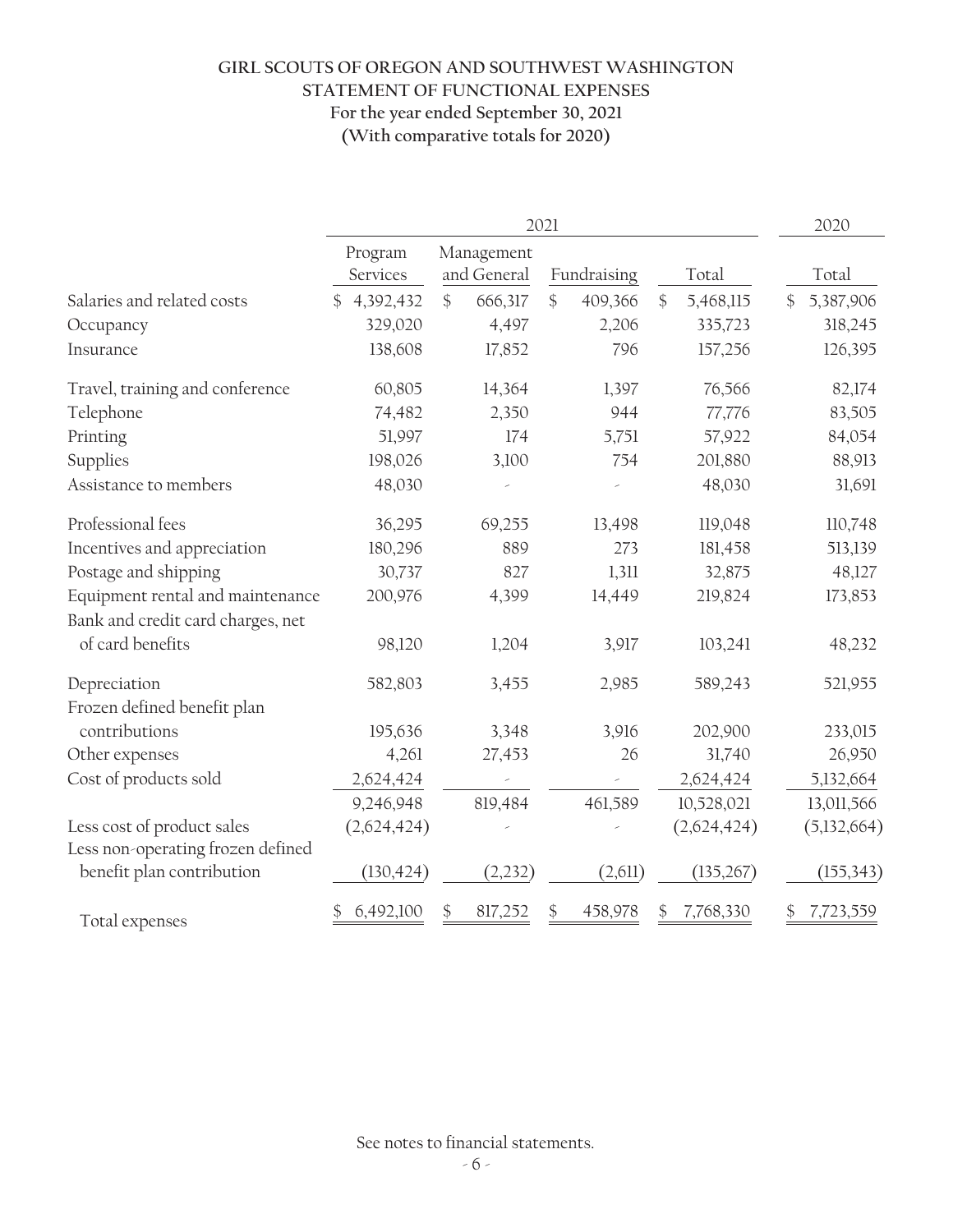# **GIRL SCOUTS OF OREGON AND SOUTHWEST WASHINGTON STATEMENT OF CASH FLOWS For the year ended September 30, 2021 (With comparative totals for 2020)**

|                                               | 2021                       | 2020          |
|-----------------------------------------------|----------------------------|---------------|
| Cash flows from operating activities:         |                            |               |
| Cash receipts:                                |                            |               |
| Grants and contributions                      | $\mathcal{S}$<br>1,291,233 | \$<br>941,482 |
| Government grants                             | 2,141,177                  | 1,007,972     |
| Product sales                                 | 6,017,153                  | 11,942,040    |
| Program fees                                  | 167,703                    | 128,106       |
| Interest, dividends and other income          | 272,912                    | 258,208       |
| Total cash receipts                           | 9,890,178                  | 14,277,808    |
| Cash disbursements:                           |                            |               |
| Product purchases                             | 2,598,761                  | 5,188,929     |
| Payroll and related expenses                  | 5,466,331                  | 5,274,754     |
| Other operating expenses                      | 1,717,433                  | 1,567,478     |
| Frozen defined benefit plan                   | 135,267                    | 155,343       |
| Total cash disbursements                      | 9,917,792                  | 12,186,504    |
| Net cash flows from operating activities      | (27, 614)                  | 2,091,304     |
| Cash flows from investing activities:         |                            |               |
| Purchase of property and equipment            | (604,797)                  | (773, 718)    |
| Purchase of investments                       | (1,449,289)                | (1,692,649)   |
| Proceeds from the sale of investments         | 1,325,173                  | 1,553,233     |
| Net flows from investing activities           | (728, 913)                 | (913, 134)    |
| Cash flows from financing activities:         |                            |               |
| Contributions to perpetual endowment          | 62,215                     | 77,110        |
| Net cash flows from financing activities      | 62,215                     | 77,110        |
| Net change in cash and cash equivalents       | (694,312)                  | 1,255,280     |
| Cash and cash equivalents - beginning of year | 4,467,938                  | 3,212,658     |
| Cash and cash equivalents - end of year       | 3,773,626<br>\$            | \$4,467,938   |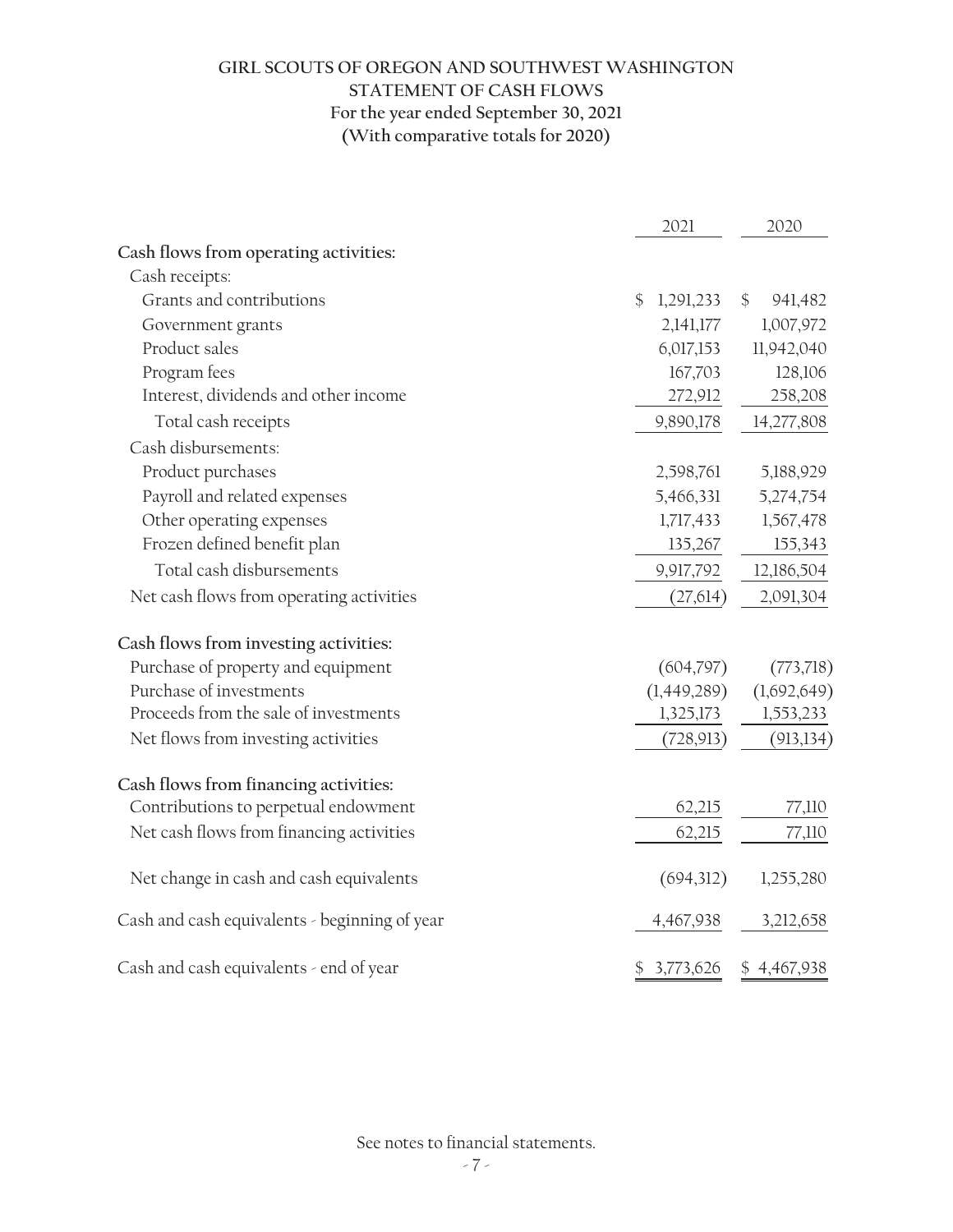#### **1. SUMMARY OF SIGNIFICANT ACCOUNTING POLICIES**

#### Description of Organization

Girl Scouts of Oregon and Southwest Washington, a nonprofit corporation, (the Council) is a chartered Council of the Girl Scouts of the United States of America. The purpose of Girl Scouting is to build girls of courage, confidence, and character who make the world a better place. The Council serves approximately 15,000 members throughout Oregon, and Clark and Skamania Counties in Washington. The Council's revenues are derived primarily from contributions and product sales within those geographic areas.

#### Basis of Accounting

The accompanying financial statements have been prepared on the accrual basis of accounting in accordance with accounting principles generally accepted in the United States of America.

#### Net Assets

Net assets, revenues, gains, and losses are classified based on the existence or absence of donor or grantor-imposed restrictions. Accordingly, net assets and changes therein are classified and reported as follows:

- *Net Assets Without Donor Restrictions* Net assets available for use in general operations and not subject to donor (or certain grantor) restrictions.
- *Net Assets With Donor Restrictions* Net assets subject to donor- (or certain grantor) imposed restrictions. Some donor-imposed restrictions are temporary in nature, such as those that will be met by the passage of time or other events specified by the donor. Other donor-imposed restrictions are perpetual in nature, where the donor stipulates that resources be maintained in perpetuity. Donor-imposed restrictions are released when a restriction expires, that is, when the stipulated time has elapsed, when the stipulated purpose for which the resource was restricted has been fulfilled, or both.

#### Cash and Cash Equivalents

For purposes of the statement of cash flows, the Council considers all highly liquid investments available for current use with maturities of three months or less at the time of purchase to be cash equivalents.

#### Accounts Receivable

Accounts receivable are reported at the amount management expects to collect on balances outstanding at year-end. Management provides for potentially uncollectable amounts through a valuation allowance based on its assessment of the current status of individual accounts. The Council determines its allowance for uncollectible accounts by considering a number of factors, including the length of time accounts are past due, ability to pay and previous collection history, as well as the economy as a whole.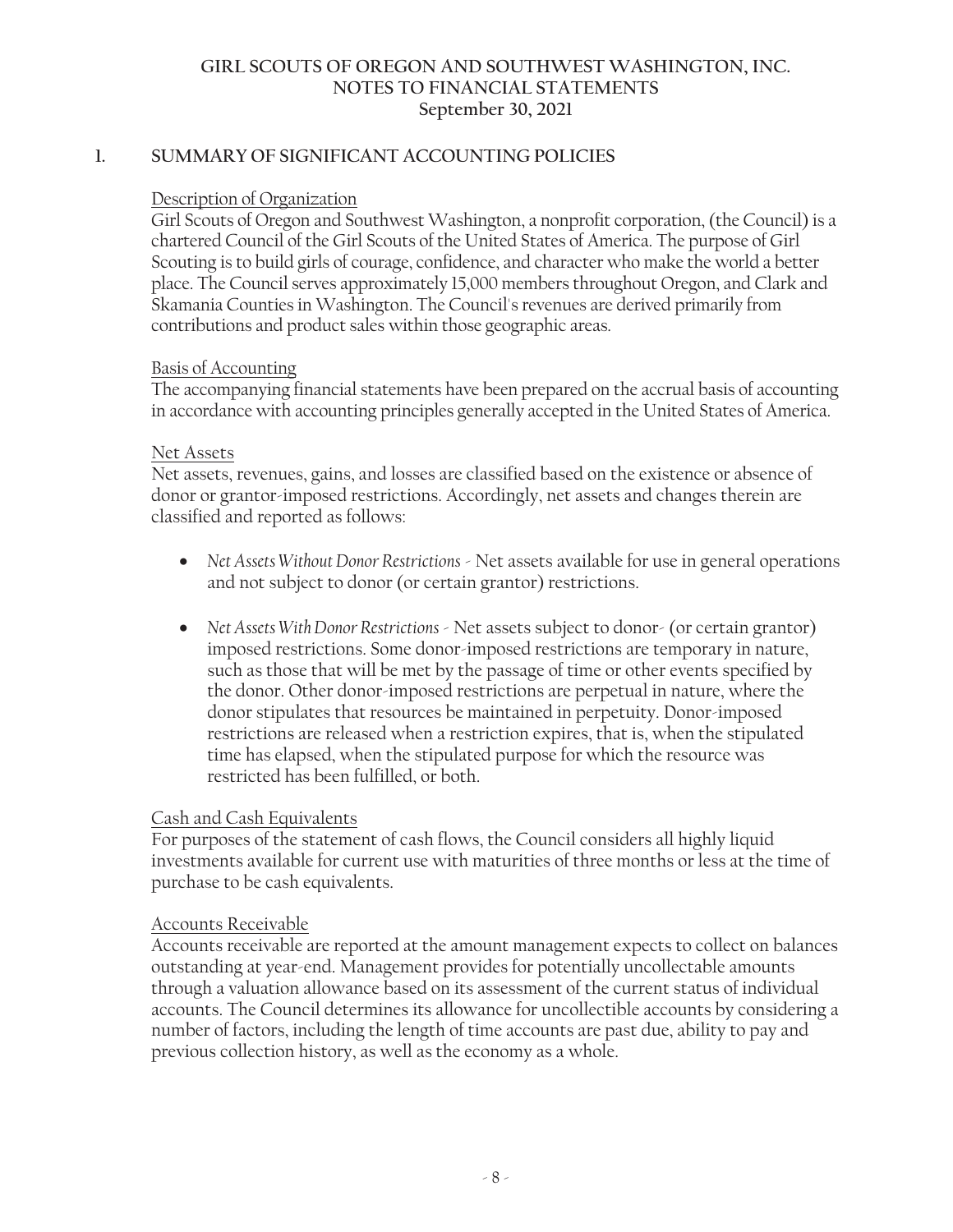#### **1. SUMMARY OF SIGNIFICANT ACCOUNTING POLICIES, Continued**

#### Contributions Receivable

Contributions receivable are reported at the amount management expects to collect on balances outstanding at year-end. An allowance for uncollectible contributions receivable is provided based on management's judgment, including such factors as prior collection history, type of contribution, and nature of fundraising activity.

#### Inventory

Inventory consists of uniforms, badges, and other Girl Scout related merchandise. Inventory is valued at the lower of average cost or net realizable value.

#### Investments

Investments in equity securities, money market funds, and all debt securities are carried at fair value. Investments in bank savings accounts are carried at cost plus accumulated interest. Donor-restricted investment income is reported as an increase in net assets with donor restrictions and classified according to the nature of the restriction. All other investment income is reported as in increase in net assets without donor restrictions. Interest and dividend income is accrued as earned and reported net of investment advisory fees.

### Property and Equipment

Acquisitions of property and equipment in excess of \$1,000 are capitalized. Property and equipment purchased are recorded at cost. Donated assets are reflected as contributions at their estimated values on the date received.

Depreciation of property and equipment is calculated using the straight-line method over the estimated useful lives of the assets, which range from 10 to 40 years for land improvements, buildings, and building improvements and from 3 to 10 years for office and program equipment. Land is not subject to depreciation.

### Refundable Advance

The Paycheck Protection Program (PPP) loan guaranteed by the Small Business Administration (SBA) is accounted for as a conditional advance and accrues interest at 1%. The advance may be forgiven partially or in its entirety if certain conditions are met, including incurrence of allowable qualifying expenses (mostly personnel and occupancy costs) and acceptance and approval of the forgiveness application by the lender. Upon satisfaction of the conditions, the advance will be recognized as revenue. The Council received a PPP loan during the year ended September 30, 2020 and satisfied the conditions during 2021 and \$990,680 was recognized as government grant revenue. The Council received a second PPP loan of \$990,680 during the year ended September 30, 2021. Subsequent to year end, the Council received notification of full forgiveness at which time the amount will be recorded as revenue.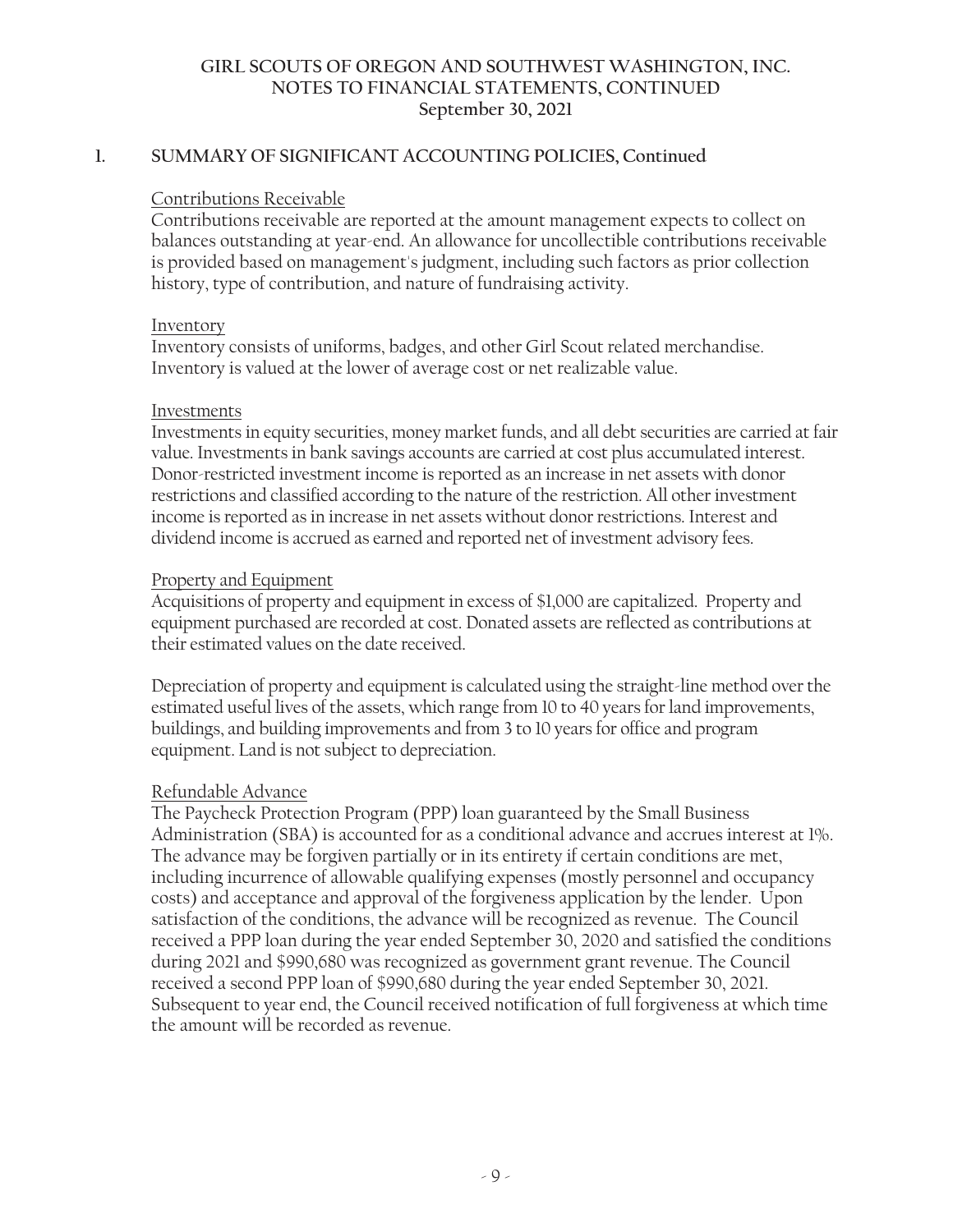#### **1. SUMMARY OF SIGNIFICANT ACCOUNTING POLICIES, Continued**

#### Employee Retention Credit

The Employee Retention Credit (ERC), a credit against certain payroll taxes allowed to an eligible employer for qualifying wages, was established by the Coronavirus Aid, Relief, and Economic Security (CARES) Act and further amended by the Consolidated Appropriations Act (CAA) and the American Rescue Plan (ARP). The Council recognizes the ERCs at the time the refund claim is submitted. Approximately \$2,100,000 was recognized as government grant revenue for the year ended September 30, 2021.

#### Revenue Recognition

Revenues from various sources are recognized as follows:

**Grants, Contributions and Bequests**: Grants and contributions (including United Way), which include unconditional promises to give (pledges), are recognized as revenues in the period the Council is notified of the commitment. Bequests are recorded as revenue at the time the Council has an established right to the bequest and the proceeds are measurable. Conditional promises to give, that is, those with a measurable performance or other barrier, and a right of return, are not recognized until the conditions on which they depend have been substantially met.

**Donated Assets and Services:** Donations of property, equipment, materials and other assets are recorded as support at their estimated fair value at the date of donation. Such donations are reported as support without donor restrictions unless the donor has restricted the donated asset to a specific purpose.

Donations of long-lived assets with explicit restrictions that specify how the assets are to be used and gifts of cash or other assets that must be used to acquire long-lived assets are reported as support with donor restrictions. Absent explicit donor stipulations about the duration these long-lived assets must be maintained, expirations of donor restrictions are reported when the donated or acquired long-lived assets are placed in service.

The Council recognizes donated services that create or enhance nonfinancial assets or that require specialized skills, are provided by individuals possessing those skills, and would be purchased if not provided by donation. These donated services are recognized at fair value. During 2021, the Council recorded approximately \$2,000 of in-kind professional services which are included in management and general.

**Product Sales**: Revenues from product sales are recognized at the time the goods are provided and the revenue is earned.

**Program Fees and Rental Income**: Revenues from program services and rental income are recognized as revenue in the period services are provided. Amounts collected in advance of providing services are reported as deferred revenue in the statement of financial position.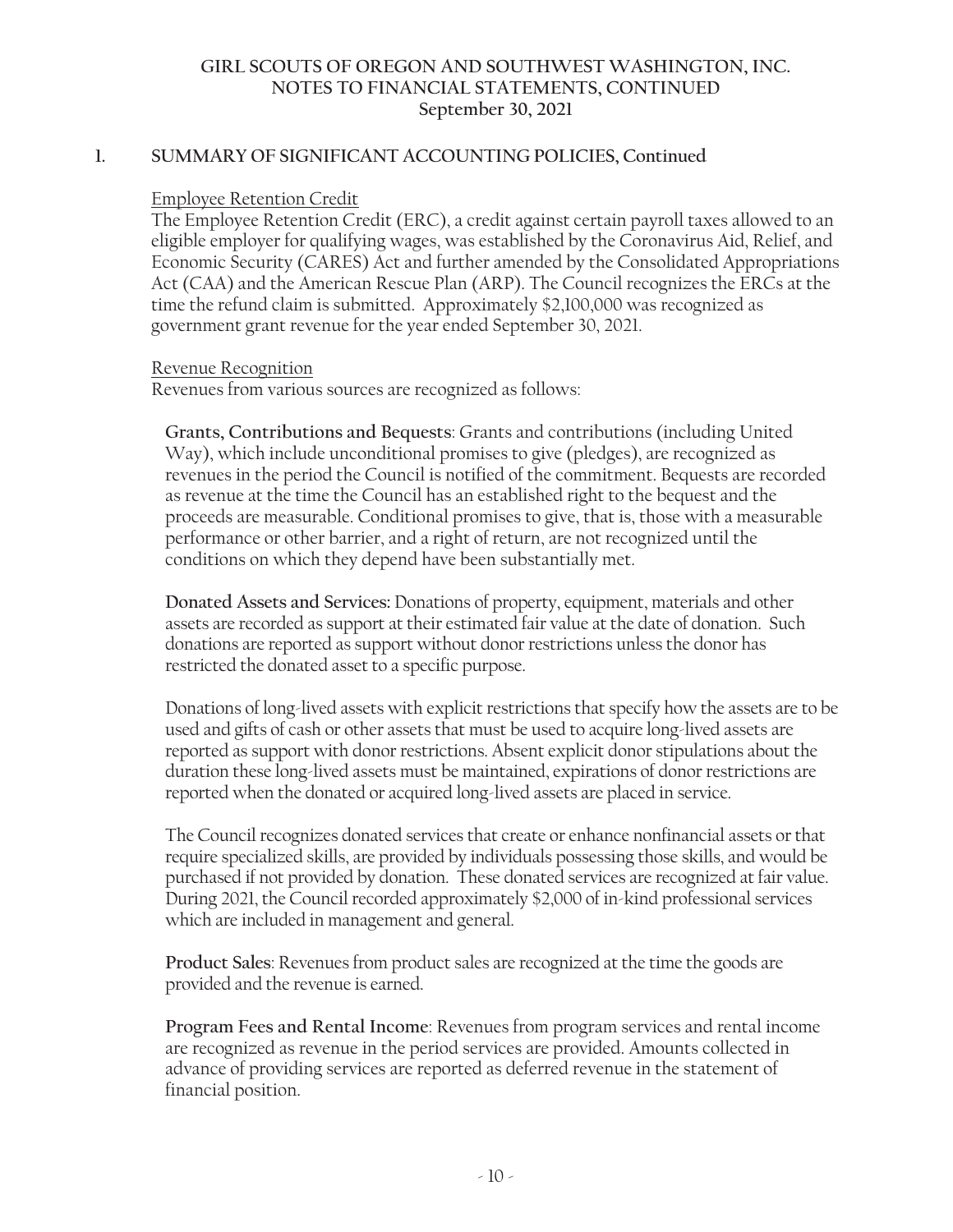#### **1. SUMMARY OF SIGNIFICANT ACCOUNTING POLICIES, Continued**

#### Advertising

Advertising costs are expensed as incurred. Total advertising expense approximated \$22,200 and \$24,900 for the years ended September 30, 2021 and 2020, respectively.

#### Unemployment Insurance

The Council is self-insured for unemployment and maintains a balance with a trust company in an amount sufficient to pay estimated future claims. Deposits to the trust are recorded as prepaid expenses. Unemployment claims paid reduce the trust asset and are expensed. Unpaid claims outstanding at year end represent a potential liability of the Council.

#### Income Tax Status

Girl Scouts of Oregon and Southwest Washington is a nonprofit corporation exempt from income tax under section  $501(c)(3)$  of the Internal Revenue Code. No provision for income taxes is made in the accompanying financial statements, as the Council has no activities subject to unrelated business income tax. The Council is not a private foundation.

The Council follows the provisions of FASB ASC *Topic Accounting for Uncertainty in Income Taxes.* Management has evaluated the Council's tax positions and concluded that there are no uncertain tax positions that require adjustment to the financial statements to comply with provisions of this Topic.

### Functional Expenses

The costs of providing various programs and other activities have been summarized on a functional basis in the statement of activities and in the statement of functional expenses. Accordingly, certain costs have been allocated among the programs and supporting services benefited. The expenses that are allocated include occupancy and depreciation, which are allocated on a square footage basis, as well as salaries and related expenses, insurance, telephone, printing, supplies, postage and shipping, equipment rental and maintenance, frozen defined benefit plan contributions, and other expenses which are allocated on the basis of estimates of time and effort.

### Change in Accounting Principle

The Council has implemented Accounting Standards Update 2014-09, *Revenue from Contracts with Customers* beginning in 2021. This standard establishes a new contract and controlbased revenue recognition model, changes the basis for deciding when revenue is recognized over time or at a point in time, and expands disclosures about revenue. The various provisions of this standard resulted in no significant changes in the way the Council recognizes revenue, and therefore no changes to the previously issued financial statements were required on a retrospective basis (see Note 12).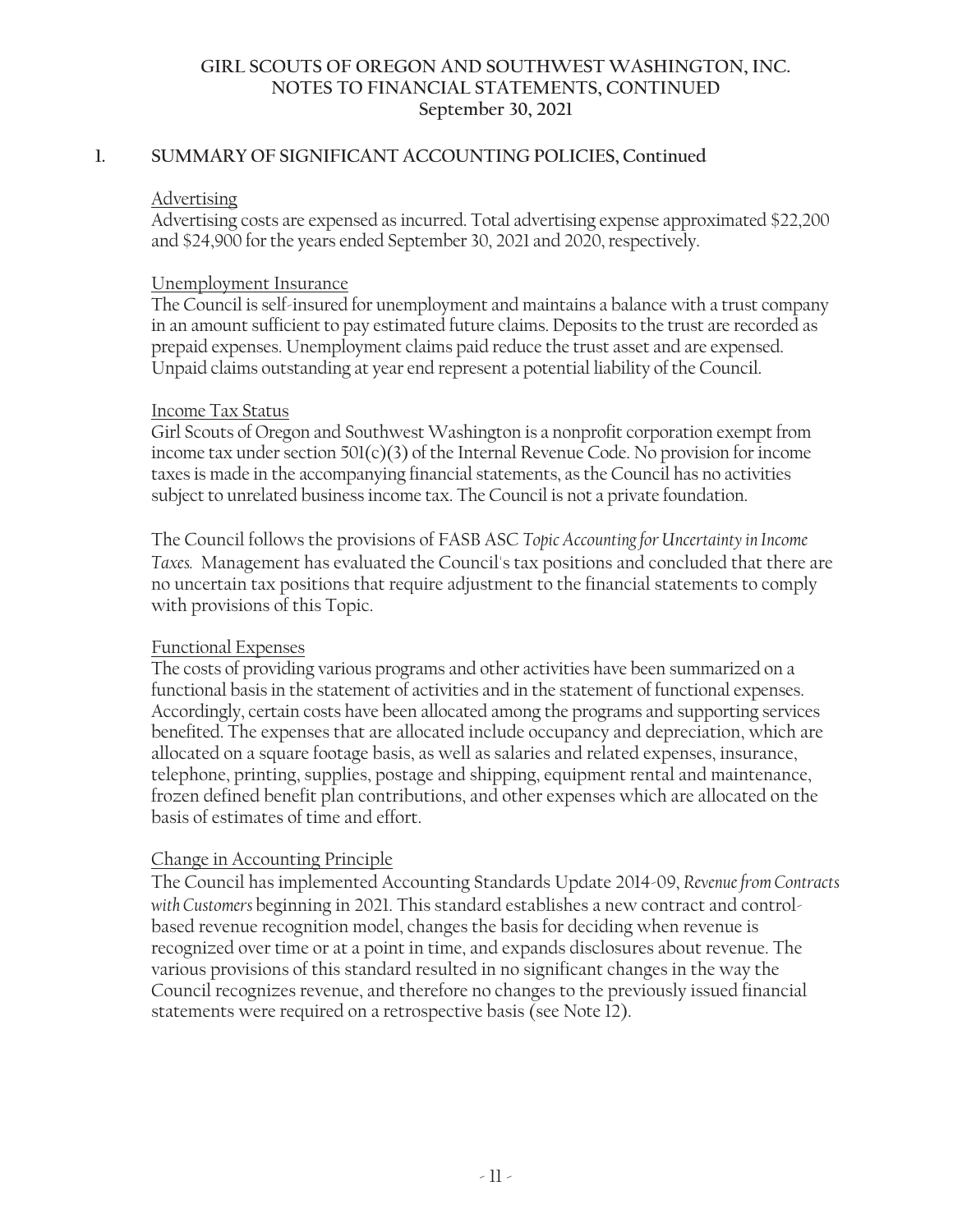#### **1. SUMMARY OF SIGNIFICANT ACCOUNTING POLICIES, Continued**

#### Use of Estimates

The preparation of financial statements in conformity with U.S. generally accepted accounting principles requires management to make estimates and assumptions that affect the reported amounts of assets and liabilities and disclosure of contingent assets and liabilities at the date of the financial statements and the reported amounts of revenues and expenses during the reporting period. Actual results could differ from those estimates.

#### Summarized Financial Information for 2020

The financial information as of September 30, 2020 and for the year then ended is presented for comparative purposes and is not intended to be a complete financial statement presentation.

#### Reclassifications

Certain accounts in the prior-year financial statements have been reclassified for comparative purposes to conform with the presentation in the current-year financial statements.

#### Subsequent Events

The Council has evaluated all subsequent events through February 23, 2022, the date the financial statements were available to be issued.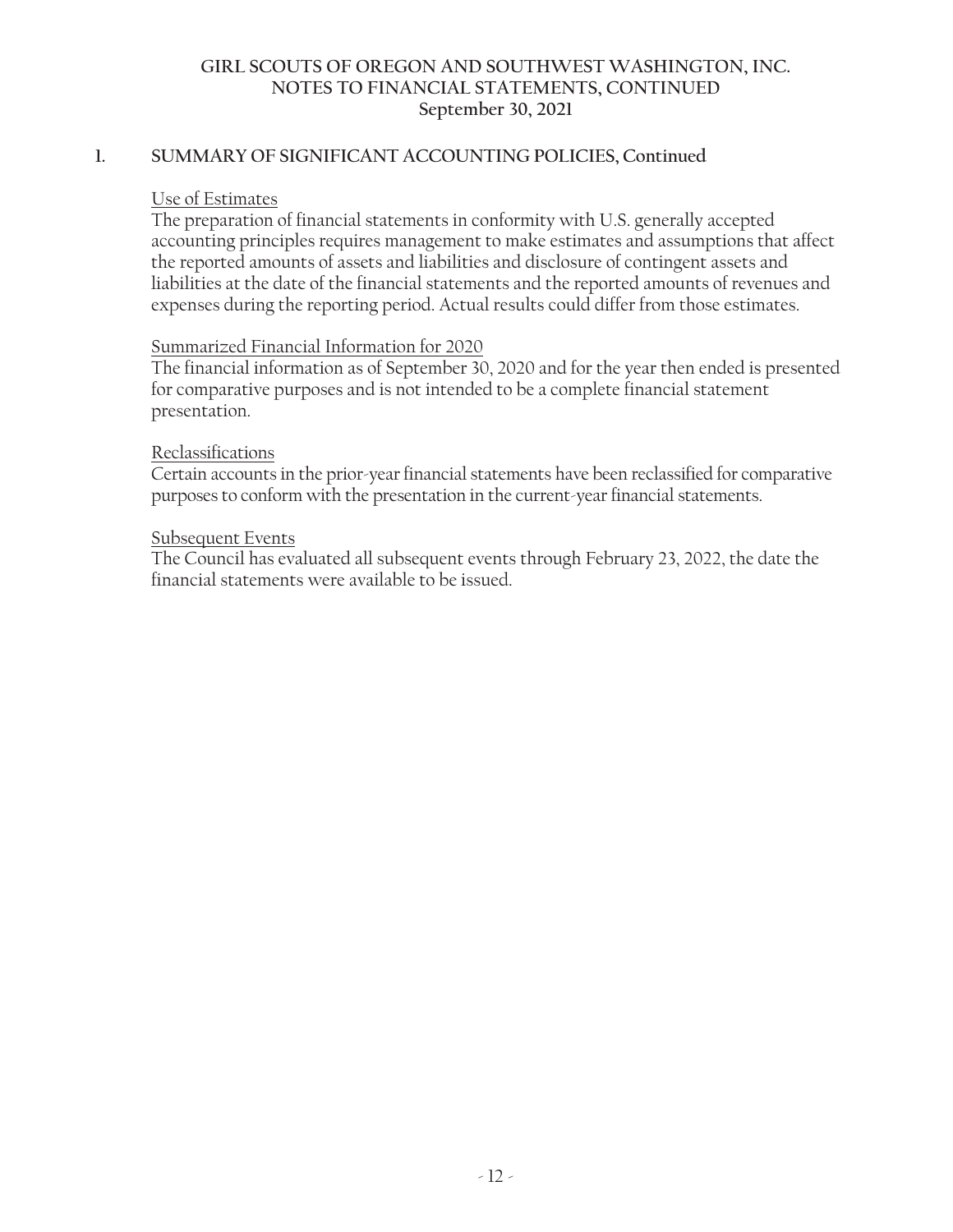# **2. AVAILABLE RESOURCES AND LIQUIDITY**

The Council regularly monitors liquidity required to meet its operating needs and other contractual commitments, while also striving to maximize the investment of its available funds. For purposes of analyzing resources available to meet general expenditures over a 12 month period, the Council considers all expenditures related to its primary operations to be general expenditures. It excludes financial assets with donor or other restrictions limiting their use.

Financial assets of the Council consist of the following at September 30, 2021 and 2020:

|                                                    | 2021            | 2020        |
|----------------------------------------------------|-----------------|-------------|
| Cash and cash equivalents                          | 3,773,626<br>S  | \$4,467,938 |
| Accounts receivable, net                           | 987,368         | 39,651      |
| Contributions receivable, net                      | 80,786          | 110,696     |
| Investments                                        | 7,993,514       | 6,752,526   |
| Beneficial interest in perpetual trusts            | 805,190         | 704,038     |
|                                                    | 13,640,484      | 12,074,849  |
| Less amounts unavailable for general expenditure:  |                 |             |
| Net assets with donor restrictions, excluding      |                 |             |
| restricted land and building                       | 2,489,794       | 2,112,330   |
| Board designations                                 | 6,744,634       | 5,820,636   |
| Financial assets available for general expenditure | 4,406,056<br>S. | 4,141,883   |

The board designated operating reserve is available for spending when approved by the board of directors. See Note 8 regarding board designated net assets.

# **3. ACCOUNTS RECEIVABLE**

Accounts receivable are unsecured and consist of the following at September 30, 2021 and 2020:

|                                           |  | 2021    | 2020   |
|-------------------------------------------|--|---------|--------|
| Accrued interest receivable               |  | 22,517  | 20,032 |
| Employee retention credits receivable     |  | 965,443 |        |
| Accounts receivable                       |  | 7,778   | 36,786 |
| Other receivables                         |  | ╱       | 1,574  |
| Total receivables                         |  | 995,738 | 58,392 |
| Less allowance for uncollectible accounts |  | 8,370   | 18,741 |
| Accounts receivables, net                 |  | 987,368 | 39,651 |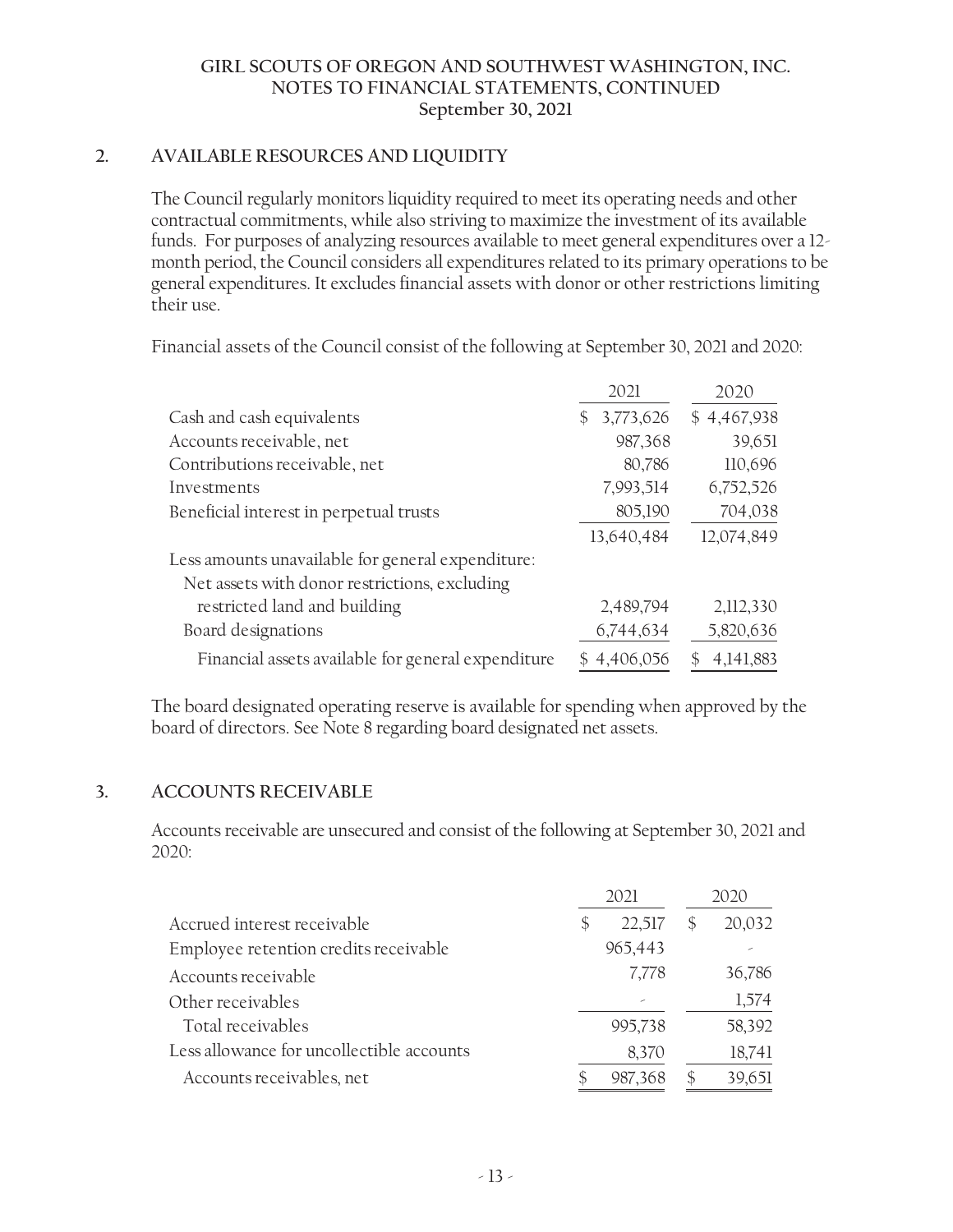#### **4. CONTRIBUTIONS RECEIVABLE**

Contributions receivable represent unconditional promises to give as follows at September 30, 2021 and 2020:

|                                           | 2021 |      |  | 2020              |  |  |
|-------------------------------------------|------|------|--|-------------------|--|--|
| Contributions receivable within one year  |      |      |  | 81,563 \$ 111,473 |  |  |
| Less allowance for uncollectible accounts |      | -777 |  |                   |  |  |
| Contributions receivable, net             |      |      |  | 80,786 \$ 110,696 |  |  |

The Council was awarded a grant for \$53,500 contingent on meeting matching requirements and program performance. If the conditions are satisfied, the Council may receive \$26,000 and \$27,500 during the years ending September 30, 2022 and 2023, respectively. Accordingly, the conditional pledge is not reflected in the financial statements. The Council will recognize the pledge as revenue when conditions have been met.

#### **5. INVESTMENTS**

Investments are summarized as follows at September 30, 2021 and 2020:

|                                              |    | 2021      | 2020 |           |  |
|----------------------------------------------|----|-----------|------|-----------|--|
| Cash and cash equivalents                    | \$ | 66,572    |      | 23,062    |  |
| U.S. Government and corporate debt           |    |           |      |           |  |
| securities                                   |    | 2,511,336 |      | 2,375,301 |  |
| Equity securities                            |    | 3,864,189 |      | 3,192,067 |  |
| Beneficial interest in assets held at Oregon |    |           |      |           |  |
| Community Foundation                         |    | 1,551,417 |      | 1,162,096 |  |
| Total investments                            |    | 7,993,514 |      | 6,752,526 |  |

The Council has entered into various agreements with the Oregon Community Foundation (OCF) in order to achieve improved performance results with respect to investments and enhance long-term planned giving goals. Under the terms of the agreements, variance power has been granted to OCF; however, the Council is the beneficiary of the funds and the transfer is reciprocal in nature. Accordingly, OCF recognizes the funds as liabilities on its statement of financial position. The Council receives distributions based on the provisions of the agreement with OCF. Additional distributions up to the entire balance of the funds may be made on a resolution of both of the Councils' Boards of Directors.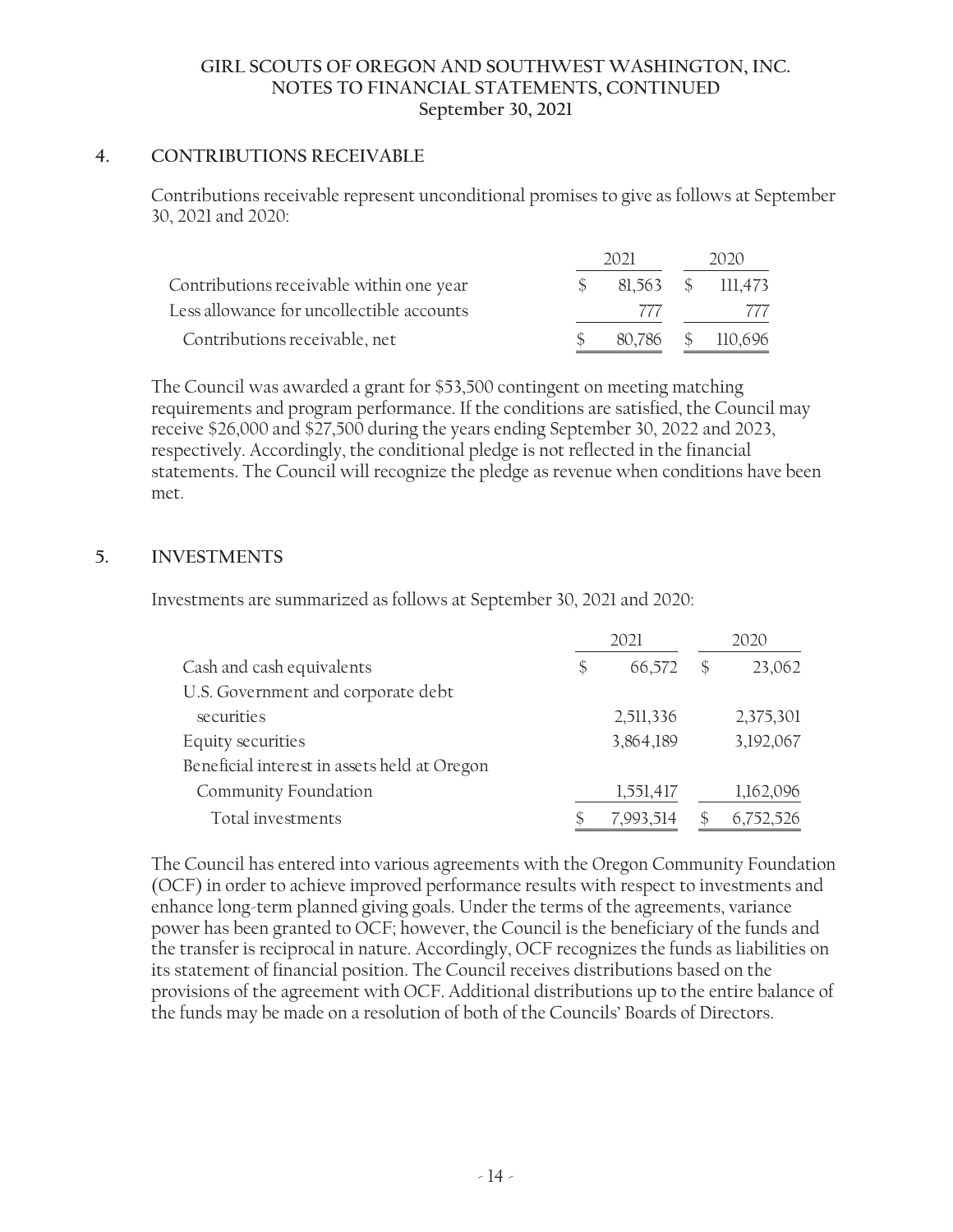#### **6. BENEFICIAL INTEREST IN PERPETUAL TRUSTS**

The Council has a beneficial interest in two perpetual trusts that are held and administered by third-party trustees. Under the terms of the agreements, the Council receives periodic distributions from the trustees and retains an irrevocable right to such future distributions. The Council has recorded its interest in these trusts as a component of net assets with perpetual donor restrictions since the Council does not have access to the principal of the trusts.

The beneficial interest has been recorded using the fair value of each trust (based on quoted market prices) multiplied by the Council's interest in each as follows:

|                           |       |           |            | Beneficial    |
|---------------------------|-------|-----------|------------|---------------|
|                           | Value |           | Percentage | Interest      |
| September 30, 2021        |       |           |            |               |
| <b>Vanstrom Trusts</b>    | \$    | 2,230,842 | 25%        | \$<br>557,710 |
| Lynch Trust               |       | 1,237,399 | 20%        | 247,480       |
| Total beneficial interest |       |           |            | 805,190       |
| September 30, 2020        |       |           |            |               |
| <b>Vanstrom Trusts</b>    | \$    | 1,915,710 | 25%        | \$<br>478,928 |
| Lynch Trust               |       | 1,125,552 | 20%        | 225,110       |
| Total beneficial interest |       |           |            | 704,038       |

In accordance with the trust agreement, distributions from the Lynch Trust are restricted for use in specific Council programs. A separate bank account has been established to account for unspent distributions from the trust.

### **7. PROPERTY AND EQUIPMENT**

Property and equipment consist of the following at September 30, 2021 and 2020:

|                               | 2021             | 2020            |
|-------------------------------|------------------|-----------------|
| Land and land improvements    | 2,256,453<br>\$. | 2,112,188<br>\$ |
| <b>Buildings</b>              | 8,082,208        | 8,198,415       |
| Building improvements         | 4,174,636        | 3,948,236       |
| Furniture and equipment       | 1,408,964        | 1,931,614       |
| Vehicles                      | 162,304          | 160,896         |
|                               | 16,084,565       | 16,351,349      |
| Less accumulated depreciation | 7,129,219        | 7,392,085       |
| Property and equipment, net   | 8,955,346        | 8,959,264       |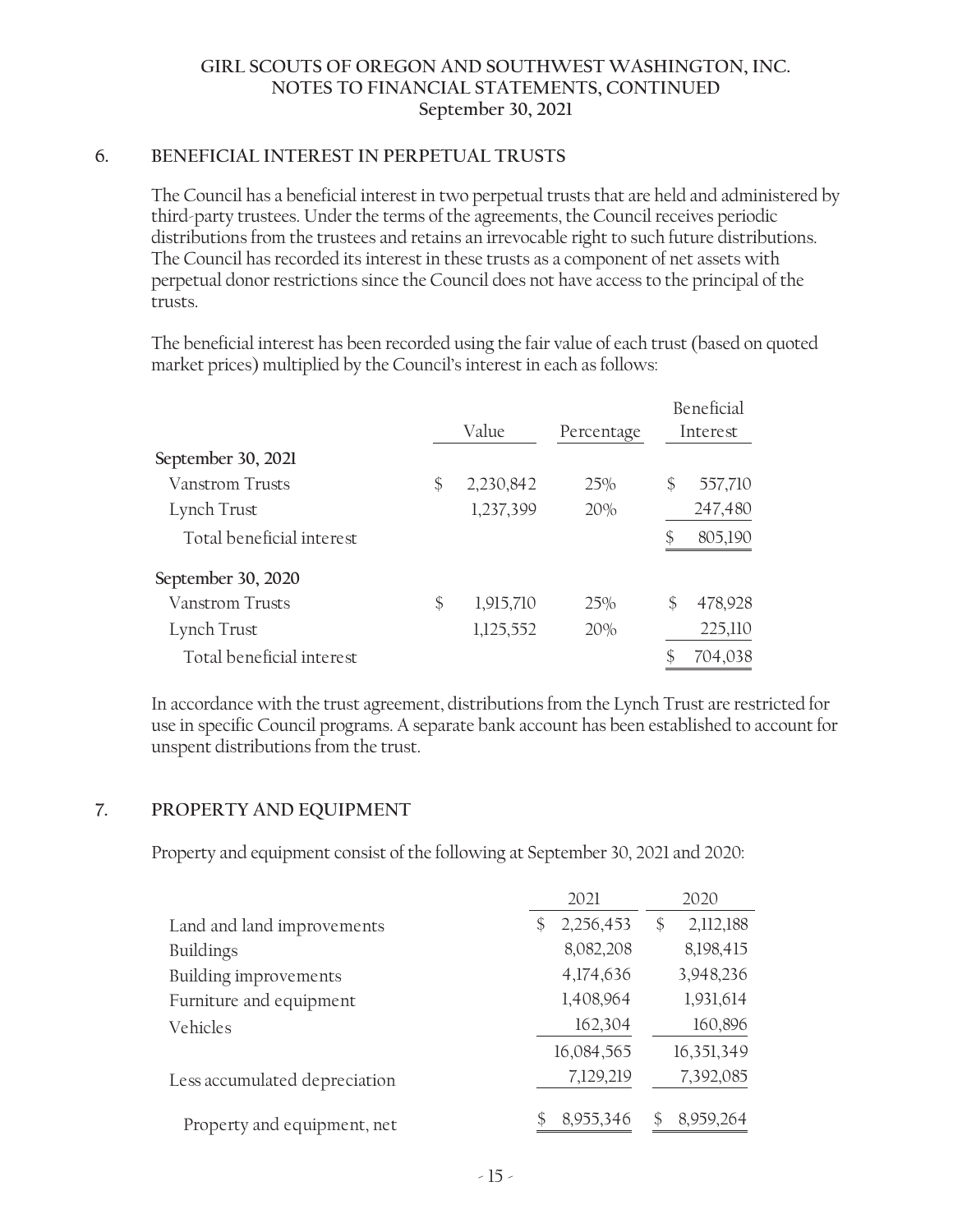### **7. PROPERTY AND EQUIPMENT, Continued**

Property and equipment includes land carried at \$10,486 that was received as a donation in a previous year. The donor included a stipulation that the land must always be used for Girl Scouting activities. As such, this land has been recorded as a component of the net assets with perpetual restrictions class (Note 9).

Property and equipment includes buildings and improvements with a net book value of \$3,402 and \$4,012 at September 30, 2021 and 2020, respectively that were received as a donation in a previous year. The donors included a stipulation that the buildings must be used for Girl Scouting activities. Since these buildings do not have a permanent life, they have been recorded as a component of the net assets with expiring restrictions class (Note 9). Releases from restrictions are recorded ratably over the estimated useful lives of the buildings.

#### **8. BOARD DESIGNATED NET ASSETS**

Board designated net assets include investments totaling \$6,442,097 and \$5,590,430 at September 30, 2021 and 2020, respectively, that the board has reserved for future programs and unexpected circumstances. The board has also designated funds to function as an endowment totaling \$302,537 and \$230,206 at September 30, 2021 and 2020, respectively (see Note 11). Funds can be released from the reserve by a vote of the Board.

### **9. NET ASSETS WITH DONOR RESTRICTIONS**

Net assets with donor restrictions consist of the following at September 30, 2021 and 2020:

|                                                    | 2021         |               | 2020      |  |
|----------------------------------------------------|--------------|---------------|-----------|--|
| Net assets with expiring donor restrictions:       |              |               |           |  |
| Lynch Trust distributions                          | \$<br>24,417 | \$            | 12,683    |  |
| Net book value of donated buildings                | 3,402        |               | 4,012     |  |
| Endowment earnings (Note 11)                       | 347,667      |               | 92,892    |  |
| Other program restrictions                         | 335,849      |               | 335,371   |  |
| Pledges receivable                                 | 57,806       |               | 110,696   |  |
| Total net assets with expiring donor restrictions  | 769,141      |               | 555,654   |  |
| Net assets with perpetual donor restrictions:      |              |               |           |  |
| General endowments                                 | 88,373       |               | 88,373    |  |
| Named endowments                                   | 830,492      |               | 768,277   |  |
| Beneficial interest in perpetual trusts            | 805,190      |               | 704,038   |  |
| Total endowments (Note 11)                         | 1,724,055    |               | 1,560,688 |  |
| Donated land                                       | 10,486       |               | 10,486    |  |
| Total net assets with perpetual donor restrictions | 1,734,541    |               | 1,571,174 |  |
| Total net assets with donor restrictions           | \$2,503,682  | $\mathcal{S}$ | 2,126,828 |  |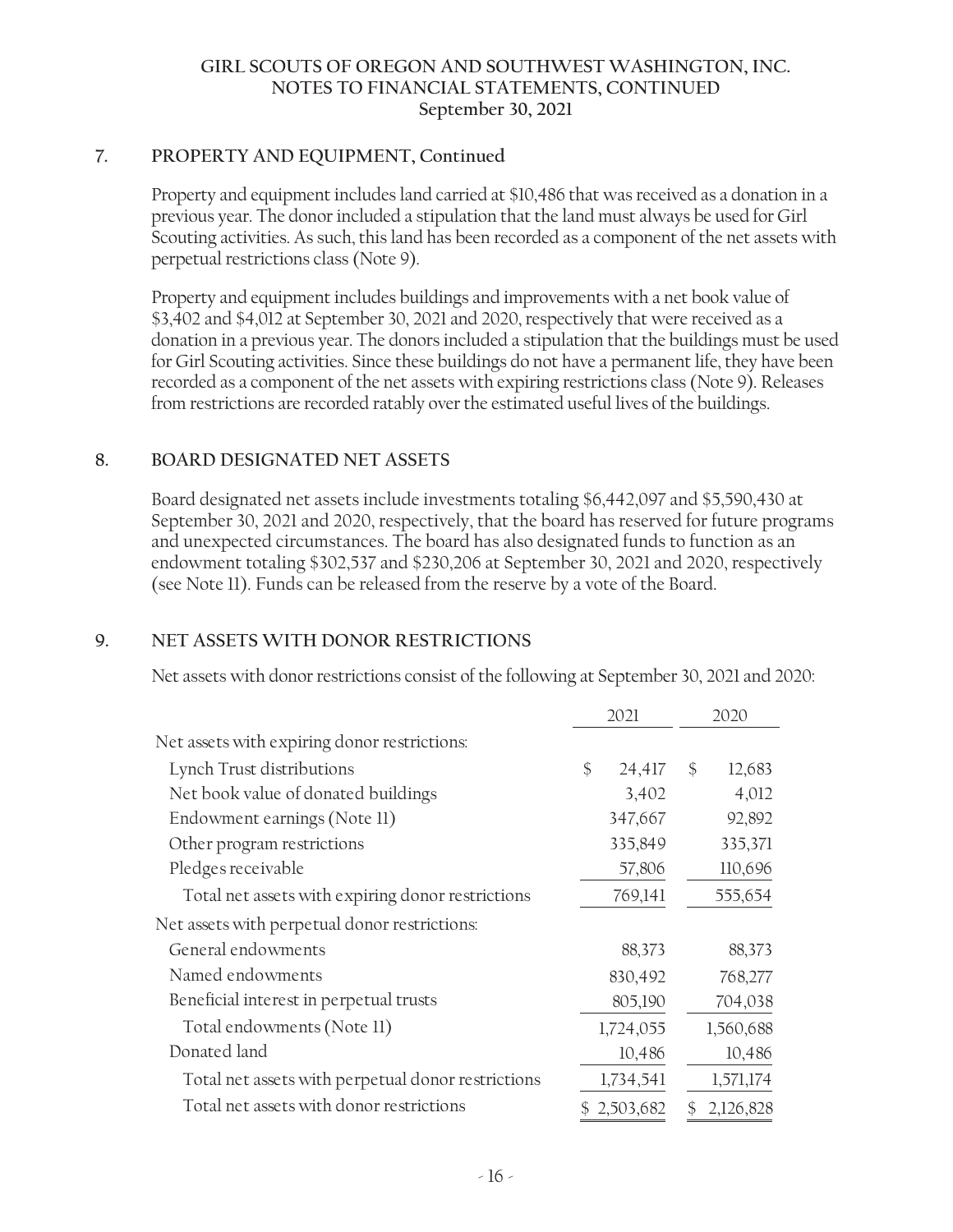#### **10. NET ASSETS RELEASED FROM RESTRICTIONS**

Net assets with expiring restrictions were released from associated restrictions during the years ended September 30, 2021 and 2020 as follows:

|                                                    | 2021    | 2020                  |
|----------------------------------------------------|---------|-----------------------|
| Satisfaction of purpose and time restrictions      |         | $$574,286$ $$561,941$ |
| Expended earnings from donor-restricted            |         |                       |
| endowment funds and other adjustments              | 37,666  | 33,839                |
| Depreciation of donated buildings and improvements | 610     | 609                   |
| Total net assets released from restrictions        | 612,562 | 596,389               |

#### **11. ENDOWMENTS**

The Council's endowment consists of 16 individual funds established for a variety of purposes. These funds include beneficial interests in perpetual trusts, which are further discussed in Note 6. The endowment includes both donor-restricted endowment funds and funds designated by the Board of Directors to function as endowments. As required by generally accepted accounting principles in the United States of America, funds invested in the endowment may be included in net assets with and without donor restrictions.

#### Interpretation of Relevant Law

The Board of Directors of Girl Scouts of Oregon and Southwest Washington has interpreted Oregon's enacted Uniform Prudent Management of Institutional Funds Act (the Act or UPMIFA) as requiring the preservation of the fair value of the original gift as of the gift date of the donor-restricted endowment funds absent explicit donor stipulations to the contrary. As a result of this interpretation, the Council classifies as net assets with perpetual restrictions (a) the original value of gifts, including subsequent gifts, donated to the perpetual endowment and (b) accumulations to the perpetual endowment made in accordance with the direction of the applicable donor gift instrument at the time the accumulation is added to the fund. The remaining portion of the donor-restricted endowment fund that is not classified in net assets with perpetual restrictions is classified as net assets with expiring restrictions until those amounts are appropriated for expenditure by the Council in a manner consistent with the standard of prudence prescribed by the Act.

In accordance with UPMIFA, the Council considers the following factors in making a determination to appropriate or accumulate donor-restricted endowment funds:

- (1) The duration and preservation of the Council
- (2) The purposes of the Council and the donor-restricted Council
- (3) General economic conditions
- (4) The possible effect of inflation and deflation
- (5) The expected total return from income and the appreciation of investments
- (6) Other resources of the Council
- (7) The investment policies of the Council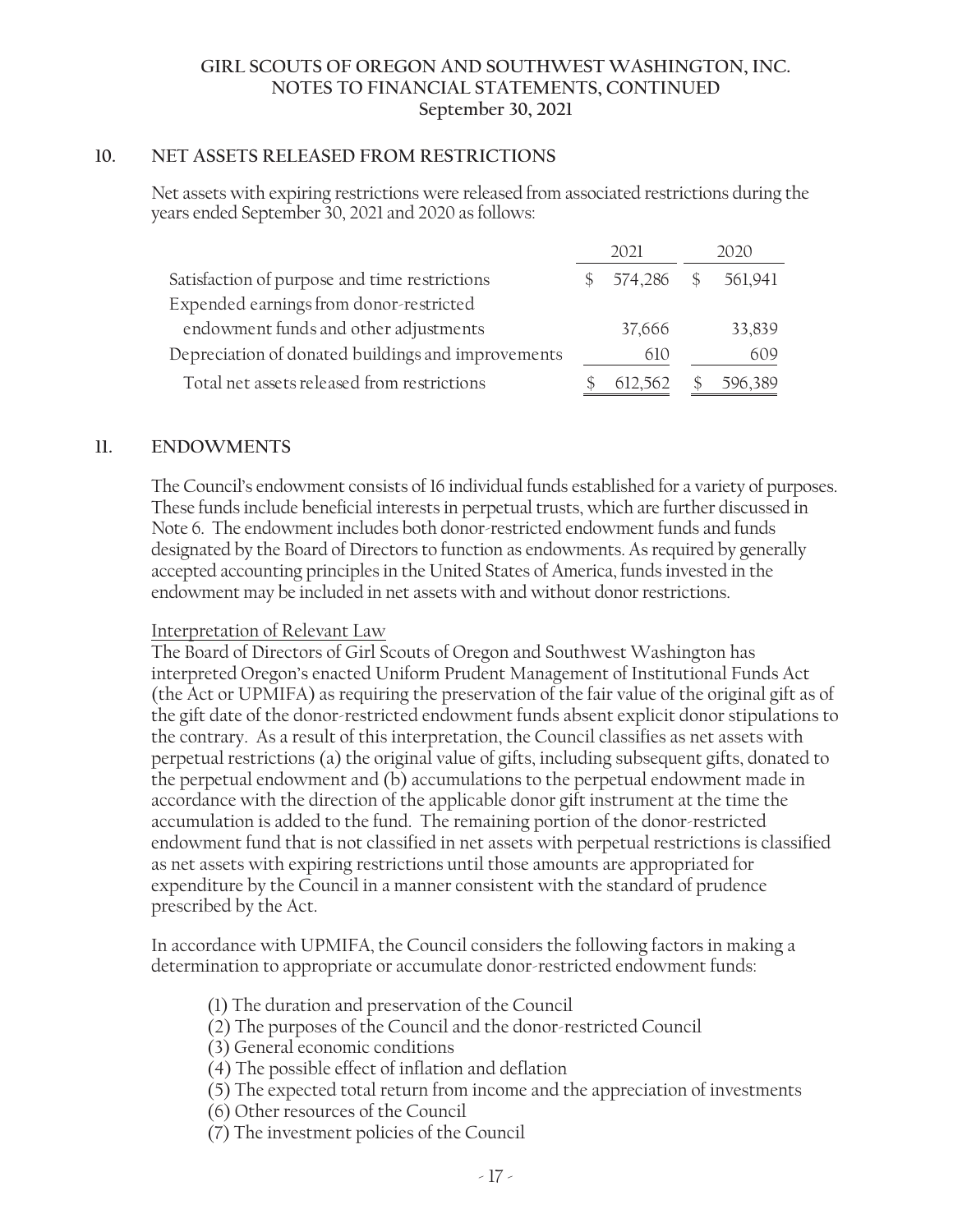### **11. ENDOWMENTS, Continued**

# Interpretation of Relevant Law, Continued

The Council classifies gift amounts received from donors that are restricted to the endowment fund as net assets with perpetual restrictions. If the market value of a donor-restricted endowment fund exceeds the original gift as a result of investment earnings, then the excess amount is classified within net assets with expiring restrictions, until all or a portion of the excess is appropriated for expenditure by the Council in a manner consistent with the standard of prudence prescribed by the Uniform Prudent Management of Institutional Funds Act (UPMIFA).

If the market value of an endowment is less than the original gift amount, the valuation difference is reflected in the financial statements as a reduction of net assets without donor restrictions. Funds designated by the Board of Directors to function as endowments are classified as net assets without donor restrictions. Donated land that is perpetually restricted is not included in the endowment fund.

### Investment Objectives and Endowment Spending Policies

The Council has adopted investment and spending policies, approved by the Board of Directors, which attempt to provide a predictable stream of funding to programs supported by its endowment funds without subjecting those assets to investment risk. As such, the Council's endowment assets (except for funds held at OCF and its interests in perpetual trusts) have been invested in a savings account, where the amount expended each year is the amount of interest actually earned.

Funds held at OCF follow investment and spending policies determined by the Board of Directors of OCF. OCF's investment policy is intended to provide for long-term growth and currently the spending rate is 4.3 percent (per annum) of the average fair market value of the invested assets based on a 13-quarter trailing average.

The Council's interest in perpetual trusts, described in Note 6, is included in the Council's endowment funds. The investment of these funds is determined by the trustees of the trusts rather than the Council.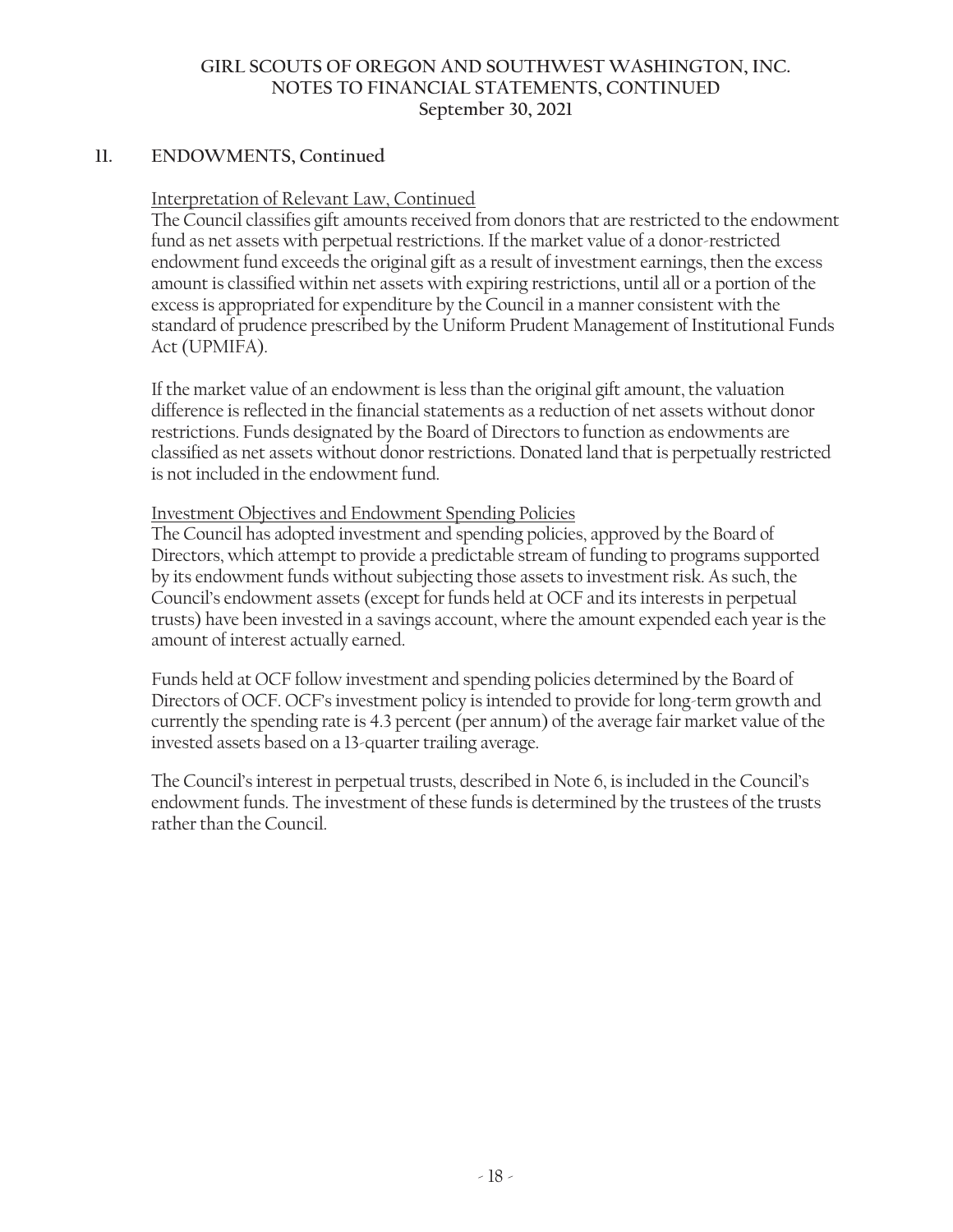### **11. ENDOWMENTS, Continued**

Changes in endowment net assets and the composition of those endowment net assets, for the year ended September 30, 2021, are as follows:

|                                                           |               | Board                   |               | Donor-Restricted Endowment |               |                              |    |           |
|-----------------------------------------------------------|---------------|-------------------------|---------------|----------------------------|---------------|------------------------------|----|-----------|
|                                                           |               | Designated<br>Endowment |               |                            |               | With Expiring With Perpetual |    |           |
| Endowment fund activity                                   |               |                         |               | Restrictions               |               | Restrictions                 |    | Total     |
| Endowment net assets -                                    |               |                         |               |                            |               |                              |    |           |
| September 30, 2020                                        | \$            | 230,206                 | \$            | 92,892                     | \$            | 1,560,688                    | \$ | 1,883,786 |
| Contributions                                             |               |                         |               |                            |               | 62,215                       |    | 62,215    |
| Investment return                                         |               | 72,331                  |               | 292,441                    |               |                              |    | 364,772   |
| Appropriation of endowment<br>assets for expenditure, net |               |                         |               | (37,666)                   |               |                              |    | (37,666)  |
| Change in value of interest in<br>perpetual trusts        |               |                         |               |                            |               | 101,152                      |    | 101,152   |
| Endowment net assets -                                    |               |                         |               |                            |               |                              |    |           |
| September 30, 2021                                        |               | 302,537                 | \$            | 347,667                    | \$            | 1,724,055                    | \$ | 2,374,259 |
| Endowment fund composition                                |               |                         |               |                            |               |                              |    |           |
| September 30, 2021                                        |               |                         |               |                            |               |                              |    |           |
| OCF balances                                              | \$            | 302,537                 | $\mathcal{S}$ | 347,667                    | $\frac{1}{2}$ | 901,213                      | S  | 1,551,417 |
| Perpetual trusts                                          |               |                         |               |                            |               | 805,190                      |    | 805,190   |
| Savings account                                           |               |                         |               |                            |               | 17,652                       |    | 17,652    |
|                                                           | $\mathsf{\$}$ | 302,537                 | $\mathcal{S}$ | 347,667                    | $\$\$         | 1,724,055                    | \$ | 2,374,259 |

Changes in endowment net assets and the composition of those endowment net assets, for the year ended September 30, 2020, are as follows:

|                                |            | Board     |               | Donor-Restricted Endowment |                              |              |     |           |  |
|--------------------------------|------------|-----------|---------------|----------------------------|------------------------------|--------------|-----|-----------|--|
|                                | Designated |           |               |                            | With Expiring With Perpetual |              |     |           |  |
| Endowment fund activity        |            | Endowment |               | Restrictions               |                              | Restrictions |     | Total     |  |
| Endowment net assets -         |            |           |               |                            |                              |              |     |           |  |
| September 30, 2019             | \$         | 218,555   | $\mathcal{S}$ | 78,892                     | \$                           | 1,498,361    | \$. | 1,795,808 |  |
| Contributions                  |            |           |               |                            |                              | 77,110       |     | 77,110    |  |
| Investment return              |            | 11,651    |               | 47,839                     |                              |              |     | 59,490    |  |
| Appropriation of endowment     |            |           |               |                            |                              |              |     |           |  |
| assets for expenditure, net    |            |           |               | (33, 839)                  |                              |              |     | (33, 839) |  |
| Change in value of interest in |            |           |               |                            |                              |              |     |           |  |
| perpetual trusts               |            |           |               |                            |                              | (14, 783)    |     | (14, 783) |  |
| Endowment net assets -         |            |           |               |                            |                              |              |     |           |  |
| September 30, 2020             |            | 230,206   | \$            | 92,892                     | \$                           | 1,560,688    | \$  | 1,883,786 |  |
| Endowment fund composition     |            |           |               |                            |                              |              |     |           |  |
| September 30, 2020             |            |           |               |                            |                              |              |     |           |  |
| OCF balances                   | \$         | 230,206   | \$            | 92,892                     | \$                           | 838,998      | \$  | 1,162,096 |  |
| Perpetual trusts               |            |           |               |                            |                              | 704,038      |     | 704,038   |  |
| Savings account                |            |           |               |                            |                              | 17,652       |     | 17,652    |  |
|                                | \$         | 230,206   | \$            | 92,892                     | \$                           | 1,560,688    | \$  | 1,883,786 |  |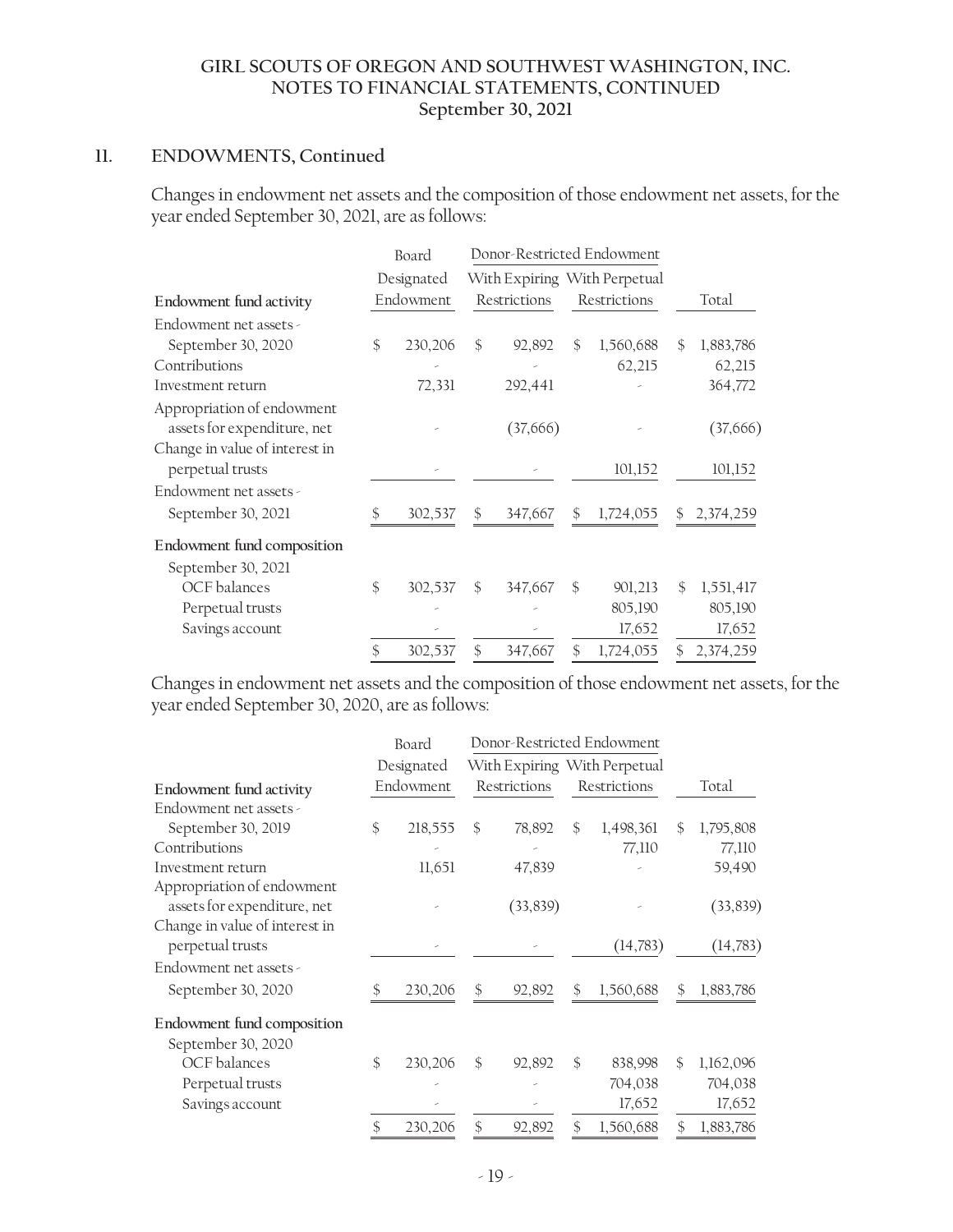#### **11. ENDOWMENTS, Continued**

From time-to-time, the fair value of assets associated with individual donor-restricted endowment funds may fall below the level of the donor or UPMIFA requires the Council to retain as a fund of perpetual duration. In accordance with generally accepted accounting principles, deficiencies of this nature that are reported in the net assets with expiring restrictions. There were no significant funds with deficiencies at September 30, 2021 and 2020.

### **12. REVENUE FROM CONTRACTS WITH CUSTOMERS**

For revenue from contracts with customers, the timing of revenue recognition, billings, and cash collections may result in billed accounts receivable (contract asset) and customer advances and deposits and deferred revenue (contract liabilities) on the statements of financial position.

- Revenue from cookie sales and council shop and trading posts are recognized when control passes to the customer, generally at point of sale.
- Revenue from camp, training, and other program fees are recognized as the activities are provided to the participants.
- Revenue from rent is recognized at the time the space is provided.

Total revenue by contract type is as follows:

|                                             | 2021        | 2020        |
|---------------------------------------------|-------------|-------------|
| Cookie sales, net                           | \$3,169,504 | \$6,603,835 |
| Council shop and trading post sales, net    | 223,225     | 205,541     |
| Program fees                                | 165,067     | 153,556     |
| Rental income                               | 70,036      | 88,214      |
| Total revenue recognized at a point in tim- | \$3,627,832 | 7,051,146   |

The beginning and ending contract balances are as follows

|                                 | September 30, |        |  |        |              |        |  |  |  |
|---------------------------------|---------------|--------|--|--------|--------------|--------|--|--|--|
|                                 |               |        |  |        | 2019         |        |  |  |  |
| Contract liabilities:           |               |        |  |        |              |        |  |  |  |
| Deferred revenue - program fees |               | 19.587 |  | 16.951 | $\mathbb{S}$ | 42.401 |  |  |  |

Deferred revenue is recognized in the year immediately following the year recorded. The council has no significant contract assets associated with these activities at September 30, 2021 and 2020.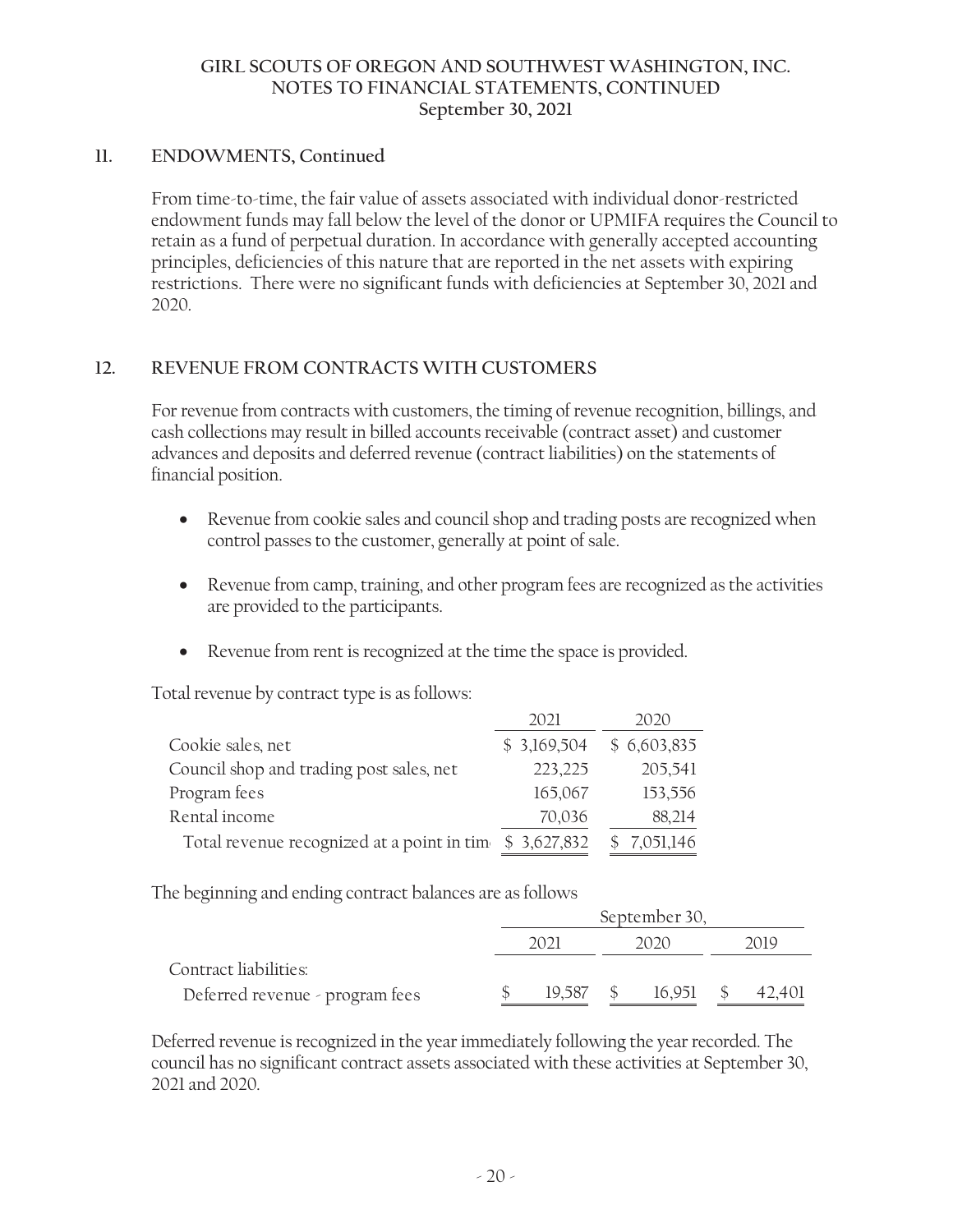#### **13. PRODUCT SALES ACTIVITY**

Product sales activity consists of the following for the year ended September 30, 2021, with comparative net proceeds totals for September 30, 2020:

|                                           |  |           |  | Cost of   | Net Proceeds |             |               |           |  |
|-------------------------------------------|--|-----------|--|-----------|--------------|-------------|---------------|-----------|--|
|                                           |  | Sales     |  | Sales     |              | 2021        |               | 2020      |  |
| Cookies and fall sale<br>Council shop and |  | 5,602,877 |  | 2,433,373 |              | \$3,169,504 | $\mathcal{S}$ | 6,603,835 |  |
| trading post                              |  | 414,276   |  | 191,051   |              | 223,225     |               | 205,541   |  |
|                                           |  | 6,017,153 |  | 2,624,424 |              | 3,392,729   |               | 6,809,376 |  |

#### **14. PENSION PLANS**

### Defined Benefit Plan

The council participates in the National Girl Scout Council Retirement Plan (NGSCRP or the Plan), a noncontributory defined benefit pension plan sponsored by Girl Scouts of the USA. The National Board of Girl Scouts of the USA voted to freeze the plan to new entrants and to freeze future benefit accruals for all current participants under the Plan effective July 31, 2010. The plan covers substantially all of the employees of various Girl Scout councils who were eligible to participate in the plan prior to the Plan freeze. Accrued and vested benefits prior to July 31, 2010 are based on years of service and salary levels.

Although net Plan assets grew during the year, net Plan assets available for Plan benefits continue to be less than the actuarial present value of accumulated Plan benefits as of January 1, 2018. Based on the April 18, 2014 conditional approval by the Internal Revenue Service (IRS), all existing amortization bases in the Plan's funding standard account as of January 1, 2013 were combined into one base and the resulting amortization period for that single base was extended to 10 years. Approval applies as long as at a minimum, beginning with the January 1, 2013 calendar year, \$30 million is remitted. The \$30 million calendar year minimum applies for each succeeding calendar year until the Plan is fully funded based upon the requirements of the Pension Protection Act of 2006 (PPA).

In addition, on April 8, 2014, President Obama signed H.R. 4275 into law, a relief package unanimously passed by Congress that gives NGSCRP the flexibility to adopt the Pension Protection Act (PPA) funding requirements immediately or not at all. NGSCRP has elected to adopt this relief and not be subject to PPA. Aggregate annual contributions made in fiscal years 2021 and 2020 totaled approximately \$202,900 and \$233,000, respectively.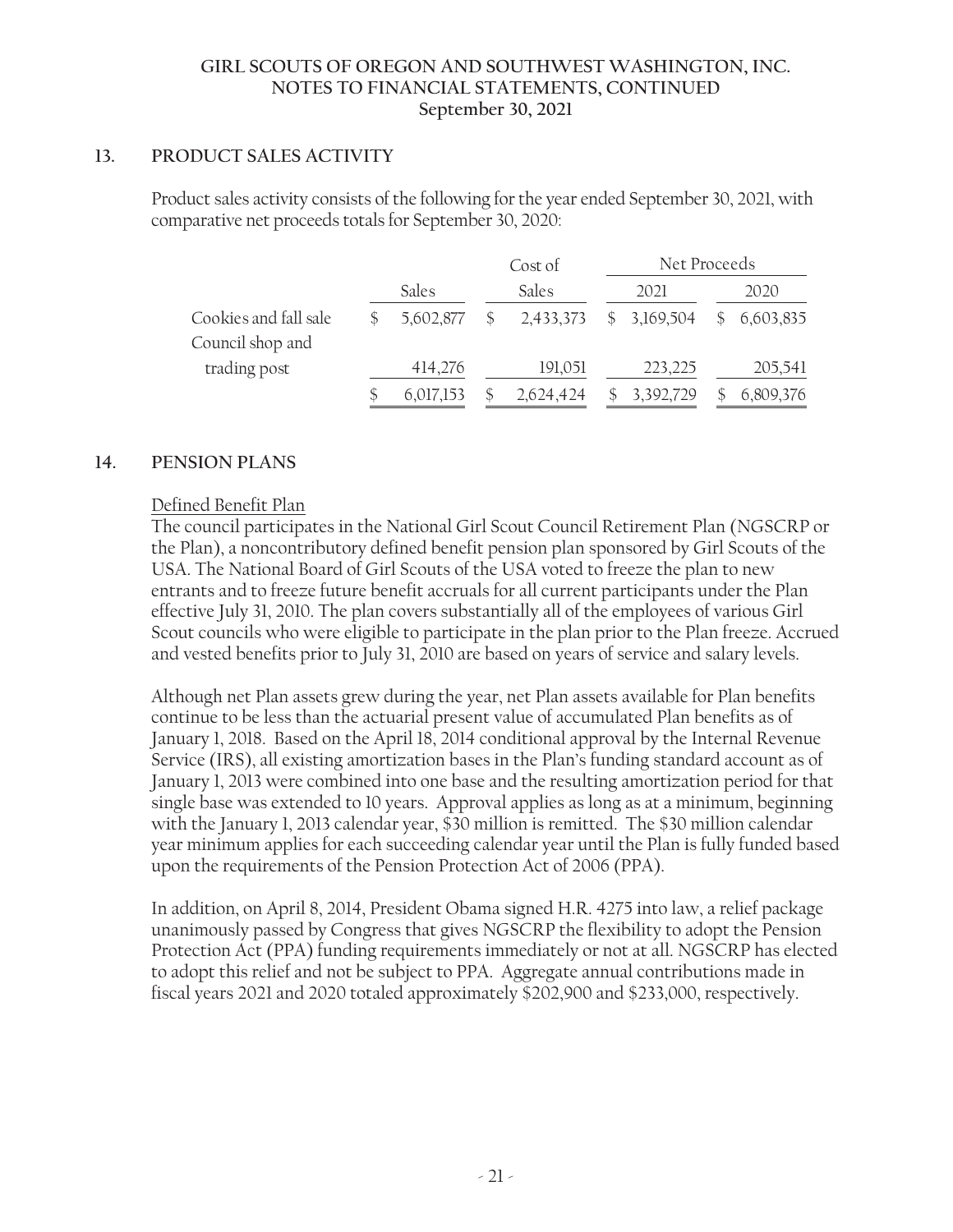### **14. PENSION PLANS, Continued**

Defined Contribution Plan

The Council has established a 403(b) employer contribution plan covering all employees meeting certain eligibility requirements. The Council's contribution is at the discretion of the Board of Directors and is currently 3.5% of eligible participants' gross wages. The Council's contributions to this plan for the years ended September 30, 2021 and 2020 totaled approximately \$146,700 and \$147,800, respectively.

### **15. UNEMPLOYMENT RESERVE**

The Council has elected to be self-insured for unemployment benefits. The Council has mitigated the potential for a large number of claims in one year by purchasing a stop loss policy that limits the annual benefit payments. The Council has contracted with a thirdparty trust to manage its unemployment program, and generally maintains a deposit with the trust which is used to pay unemployment claims as they arise. The deposit balance totaled approximately \$105,600 and \$80,400 at September 30, 2021 and 2020, respectively, which is included with prepaid expenses on the statement of financial position.

### **16. LEASE COMMITMENTS**

The Council leases some of its administrative offices and various office equipment under noncancellable operating leases expiring at various dates through January 2024. Rent expense for the above leases and other short-term rentals totaled approximately \$83,900 for each of the years ended September 30, 2021 and 2020.

Future minimum lease commitments under operating leases are as follows:

| Year ending September 30, 2022 | 84,900  |
|--------------------------------|---------|
| 2023                           | 74,300  |
| 2024                           | 20,800  |
| Total                          | 180,000 |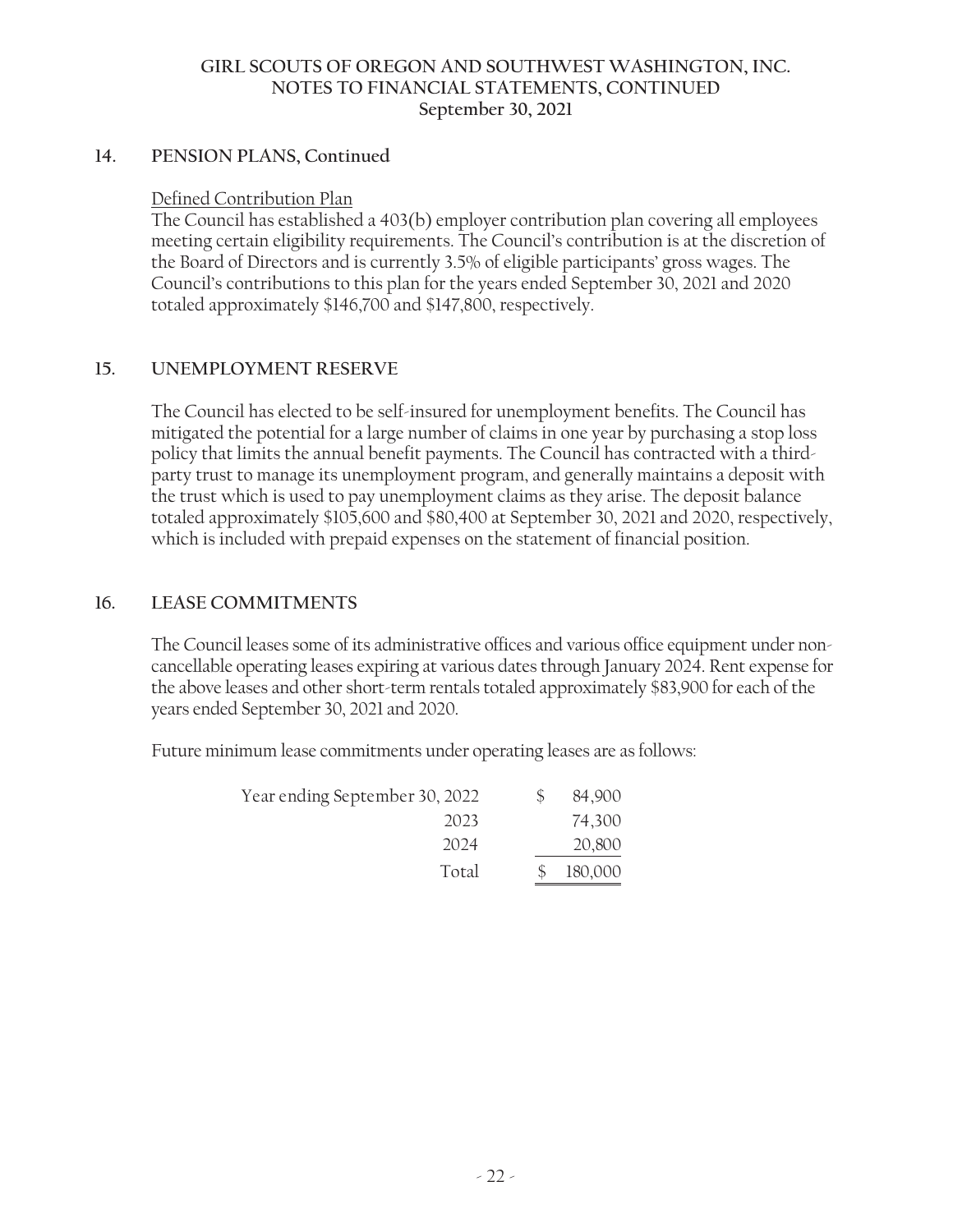#### **17. CONCENTRATIONS OF CREDIT RISK**

The Council maintains its cash balances in two financial institutions. Balances in each institution are insured by the Federal Deposit Insurance Corporation (FDIC) up to \$250,000. The balances, at times, may exceed the federally insured limit. Balances in excess of insured limits were approximately \$3,331,000 and \$4,207,000 as of September 30, 2021 and 2020.

For the years ended September 30, 2021 and 2020, the Council received approximately 34% and 80% of total revenue from its cookie sales and fall sale programs respectively. The cookie sale program, which is the most significant program, takes place during the winter each year and involves the selling of cookies by Girl Scout members. This program provides life-long business literacy skills such as goal setting, decision making, money management, people skills, and business ethics. The Council contracts with one supplier for the purchase of the cookies (Note 18).

Additionally, in 2021 approximately 39% of operating support and revenue was received from pandemic relief government programs including the Paycheck Protection Program and Employee Retention Credits.

Financial instruments that could potentially subject the Council to concentrations of credit risk include investments. Investment securities are exposed to various risks such as interest rate, market, and credit risks. Due to the level of risk associated with certain investment securities, it is at least reasonably possible that changes in the values of investment securities will occur in the near term and that such changes could materially affect the amounts reported in the statement of financial position.

### **18. COMMITMENTS**

The Council has entered into a contract with, an unrelated company, for the purchase of all cookies related to the cookie sale program described in Note 17. The contract was renewed for a new term ending September 30, 2022. Based on historical trends, purchases under this contract have approximated \$2,256,000 per year.

### **19. FAIR VALUE MEASUREMENTS**

Assets recorded at fair value in the statements of financial position are categorized based upon the level of judgment associated with the inputs used to measure their fair value. Level inputs are defined as follows:

**Level 1:** Unadjusted quoted prices in active markets for identical assets and liabilities.

**Level 2:** Observable inputs other than those included in Level 1, such as quoted market prices for similar assets or liabilities in active markets, or quoted market prices for identical assets or liabilities in inactive markets.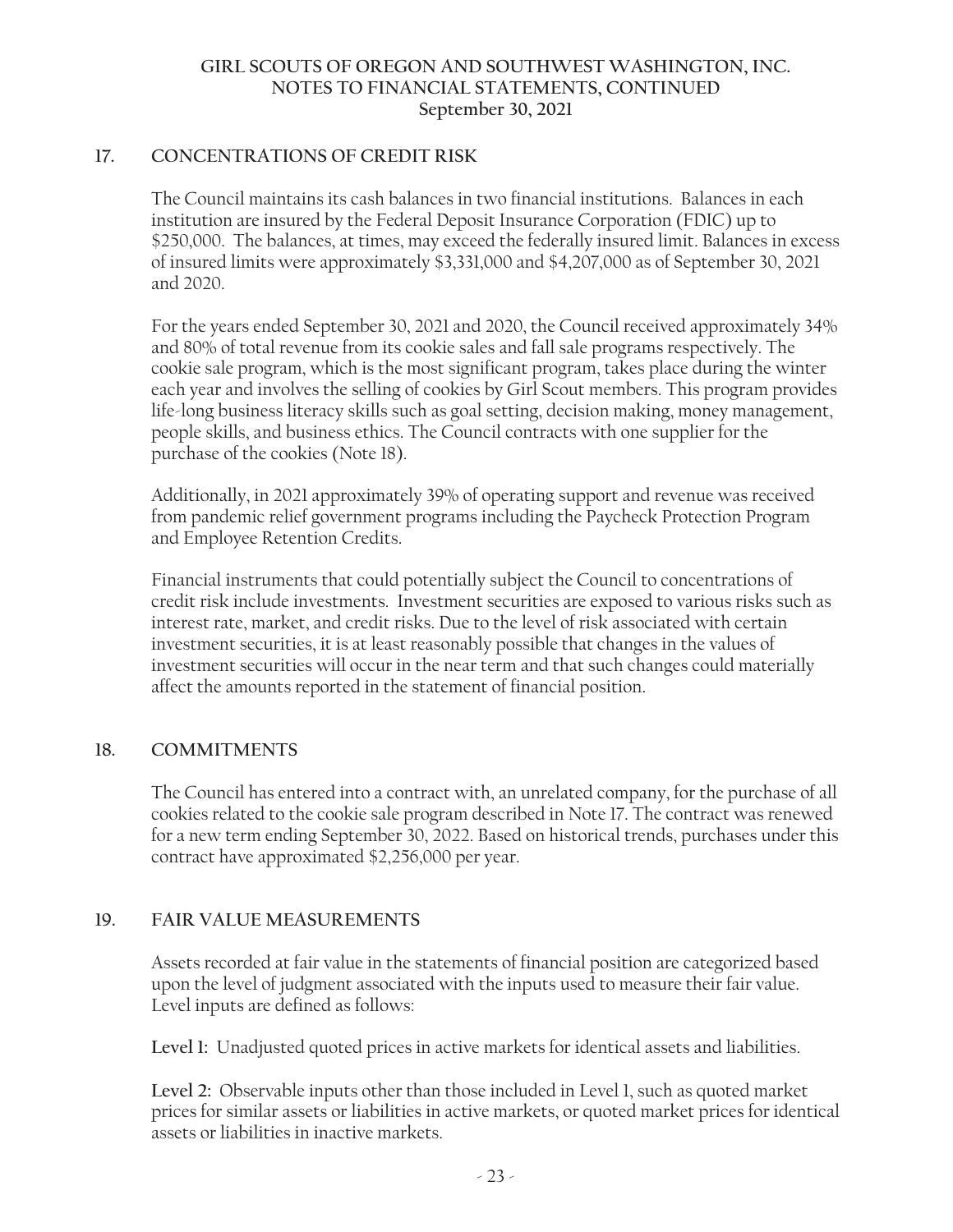# **19. FAIR VALUE MEASUREMENTS, Continued**

**Level 3:** Unobservable inputs reflecting management's own assumptions about the inputs used in pricing the asset or liability. Level 3 assets and liabilities include financial instruments whose value is determined using pricing models, discounted cash flow methodologies, or similar techniques, as well as instruments for which the determination of fair values requires significant management judgment or estimation.

Fair values of assets measured on a recurring basis at September 30, 2021 are as follows:

| Level 1                           |    |           | Level 2       |           | Level 3       | Total     |               |           |
|-----------------------------------|----|-----------|---------------|-----------|---------------|-----------|---------------|-----------|
| U.S. Government and corporate     |    |           |               |           |               |           |               |           |
| debt securities:                  |    |           |               |           |               |           |               |           |
| Treasury bonds                    | \$ |           | \$            | 1,135,715 | \$            |           | \$            | 1,135,715 |
| Corporate bonds                   |    |           |               | 1,375,621 |               |           |               | 1,375,621 |
| Total U.S. Government and         |    |           |               |           |               |           |               |           |
| corporate debt securities         | \$ |           | \$            | 2,511,336 | \$            |           | \$            | 2,511,336 |
| Equity securities:                |    |           |               |           |               |           |               |           |
| Common stocks:                    |    |           |               |           |               |           |               |           |
| Communication services            | \$ | 332,892   | $\mathcal{S}$ |           | \$            |           | \$            | 332,892   |
| Consumer discretionary            |    | 363,971   |               |           |               |           |               | 363,971   |
| Consumer staples                  |    | 108,636   |               |           |               |           |               | 108,636   |
| Energy                            |    | 84,898    |               |           |               |           |               | 84,898    |
| Financials                        |    | 338,720   |               |           |               |           |               | 338,720   |
| Healthcare                        |    | 337,167   |               |           |               |           |               | 337,167   |
| Industrials                       |    | 300,506   |               |           |               |           |               | 300,506   |
| Information technology            |    | 781,039   |               |           |               |           |               | 781,039   |
| Other                             |    | 144,686   |               |           |               |           |               | 144,686   |
| Small cap mutual fund             |    | 246,816   |               |           |               |           |               | 246,816   |
| International stocks:             |    |           |               |           |               |           |               |           |
| Europe                            |    | 167,408   |               |           |               |           |               | 167,408   |
| Asia and emerging markets         |    | 114,410   |               |           |               |           |               | 114,410   |
| Canada                            |    | 47,422    |               |           |               |           |               | 47,422    |
| International equity mutual funds |    | 160,030   |               |           |               |           |               | 160,030   |
| Real estate investment trusts     |    | 335,588   |               |           |               |           |               | 335,588   |
| Total equity securities           | \$ | 3,864,189 | \$            |           | $\frac{1}{2}$ |           | \$            | 3,864,189 |
| Investments held at OCF           | \$ |           | \$            | ł         | $\frac{1}{2}$ | 1,551,417 | $\frac{1}{2}$ | 1,551,417 |
| Perpetual trusts                  | \$ |           | \$            |           | \$            | 805,190   | \$            | 805,190   |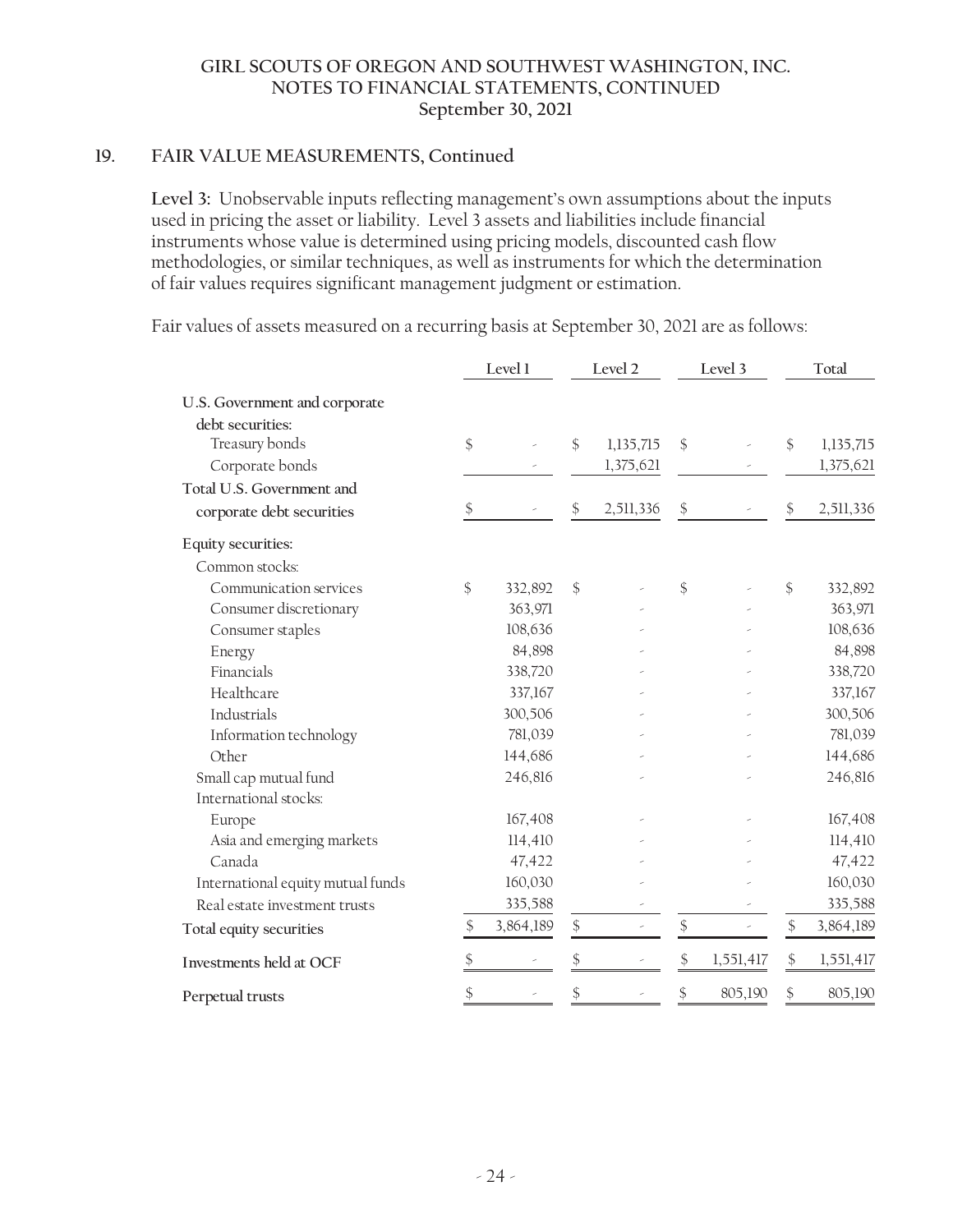#### **19. FAIR VALUE MEASUREMENTS, Continued**

Fair values of assets measured on a recurring basis at September 30, 2020 are as follows:

| Level 1                           |    |           |    | Level 2                  | Level 3         | Total |           |
|-----------------------------------|----|-----------|----|--------------------------|-----------------|-------|-----------|
| U.S. Government and corporate     |    |           |    |                          |                 |       |           |
| debt securities:                  |    |           |    |                          |                 |       |           |
| Treasury bonds                    | \$ |           | \$ | 1,131,759                | \$              | $\$\$ | 1,131,759 |
| Corporate bonds                   |    |           |    | 1,243,542                |                 |       | 1,243,542 |
| Total U.S. Government and         |    |           |    |                          |                 |       |           |
| corporate debt securities         | \$ |           | \$ | 2,375,301                | \$              | \$    | 2,375,301 |
| Equity securities:                |    |           |    |                          |                 |       |           |
| Common stocks:                    |    |           |    |                          |                 |       |           |
| Communication services            | \$ | 265,478   | S  |                          | \$              | \$    | 265,478   |
| Consumer discretionary            |    | 266,619   |    |                          |                 |       | 266,619   |
| Consumer staples                  |    | 127,003   |    |                          |                 |       | 127,003   |
| Energy                            |    | 30,374    |    |                          |                 |       | 30,374    |
| Financials                        |    | 183,323   |    |                          |                 |       | 183,323   |
| Healthcare                        |    | 326,666   |    |                          |                 |       | 326,666   |
| Industrials                       |    | 243,331   |    |                          |                 |       | 243,331   |
| Information technology            |    | 618,799   |    |                          |                 |       | 618,799   |
| Other                             |    | 124,699   |    |                          |                 |       | 124,699   |
| Small cap mutual fund             |    | 243,290   |    |                          |                 |       | 243,290   |
| International stocks:             |    |           |    |                          |                 |       |           |
| Europe                            |    | 141,495   |    |                          |                 |       | 141,495   |
| Asia and emerging markets         |    | 243,088   |    |                          |                 |       | 243,088   |
| Canada                            |    | 7,861     |    |                          |                 |       | 7,861     |
| International equity mutual funds |    | 58,989    |    |                          |                 |       | 58,989    |
| Real estate investment trusts     |    | 311,052   |    |                          |                 |       | 311,052   |
| Total equity securities           | \$ | 3,192,067 | \$ |                          | \$              | \$    | 3,192,067 |
| Investments held at OCF           | \$ |           | \$ | $\overline{\phantom{a}}$ | \$<br>1,162,096 | \$    | 1,162,096 |
| Perpetual trusts                  | \$ |           | \$ |                          | \$<br>704,038   | \$    | 704,038   |

The fair value of equity securities is determined by reference to quoted market prices or other relevant market data as provided by the bank or broker.

The fair value for U.S. Government obligations and corporate debt securities are based on pricing models, quoted prices of securities with similar characteristics, yield curves, and other relevant economic measures.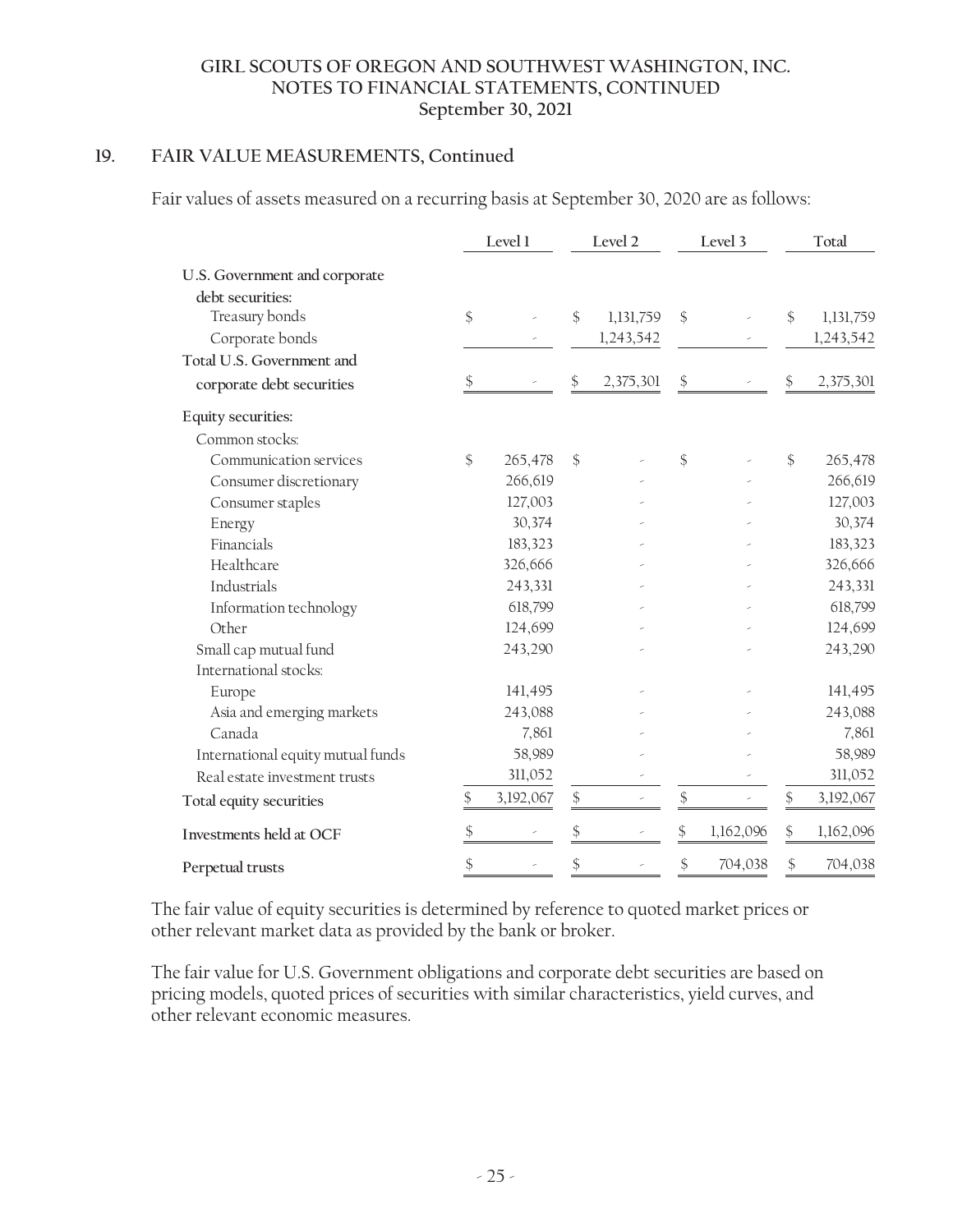# **19. FAIR VALUE MEASUREMENTS, Continued**

Investments held at OCF represent the Council's share of a pooled investment portfolio managed by OCF. The Council's share of the pooled investment portfolio is not actively traded and significant other observable inputs are not available. However, the underlying investments of OCF are measured by management of OCF using a variety of valuation methods including Level 1, Level 2, and Level 3 inputs. A portion of the investments held at OCF consists of investments held in limited partnerships and real estate whose fair market values have been estimated by OCF management in the absence of readily determinable market values. The estimates are based on information provided by fund managers or the general partners, and real estate appraisals; therefore, the reported values may differ from the values that would have been used, had a quoted market price existed. The Council carries its interest in perpetual trusts, described in Note 6, at fair value based on the Council's proportionate share of the underlying investments.

Assets measured at fair value on a recurring basis using significant unobservable inputs (Level 3 inputs):

|                               | 2021          |   | 2020                     |             |           |  |           |        |
|-------------------------------|---------------|---|--------------------------|-------------|-----------|--|-----------|--------|
|                               | Perpetual     |   |                          |             |           |  | Perpetual |        |
|                               | Trusts<br>OCF |   | OCF                      |             |           |  |           | Trusts |
| Balance at beginning of year  | 1,162,096     | S | 704,038                  | \$1,059,335 |           |  | 718,821   |        |
| Investment return             | 364,772       |   | 101,152                  |             | 59,490    |  | (14, 783) |        |
| Additions                     | 62,215        |   | $\overline{\phantom{a}}$ |             | 77,110    |  | ╱         |        |
| Distributions and adjustments | (37,666)      |   | $\overline{\phantom{a}}$ |             | (33, 839) |  | ╭         |        |
| Balance at end of year        | 1,551,417     |   | 805,190                  |             | 1,162,096 |  | 704,038   |        |

### **20. RELATED PARTY TRANSACTIONS**

The Council purchases the majority of the inventory for the Council shop from the Girl Scouts of the United States of America, its national affiliate. For the years ended September 30, 2021 and 2020, total inventory purchases approximated \$99,000 and \$131,000, respectively.

In addition, the Council collects member dues on behalf of Girl Scouts of the United States of America and remits those dues periodically throughout the year for members who register through the Council's office. Dues for members who register online are collected directly by Girl Scouts of the United States of America and are at no time in the custody of the Council. For the years ended September 30, 2021 and 2020, dues remitted totaled approximately \$43,700 and \$42,900 respectively.